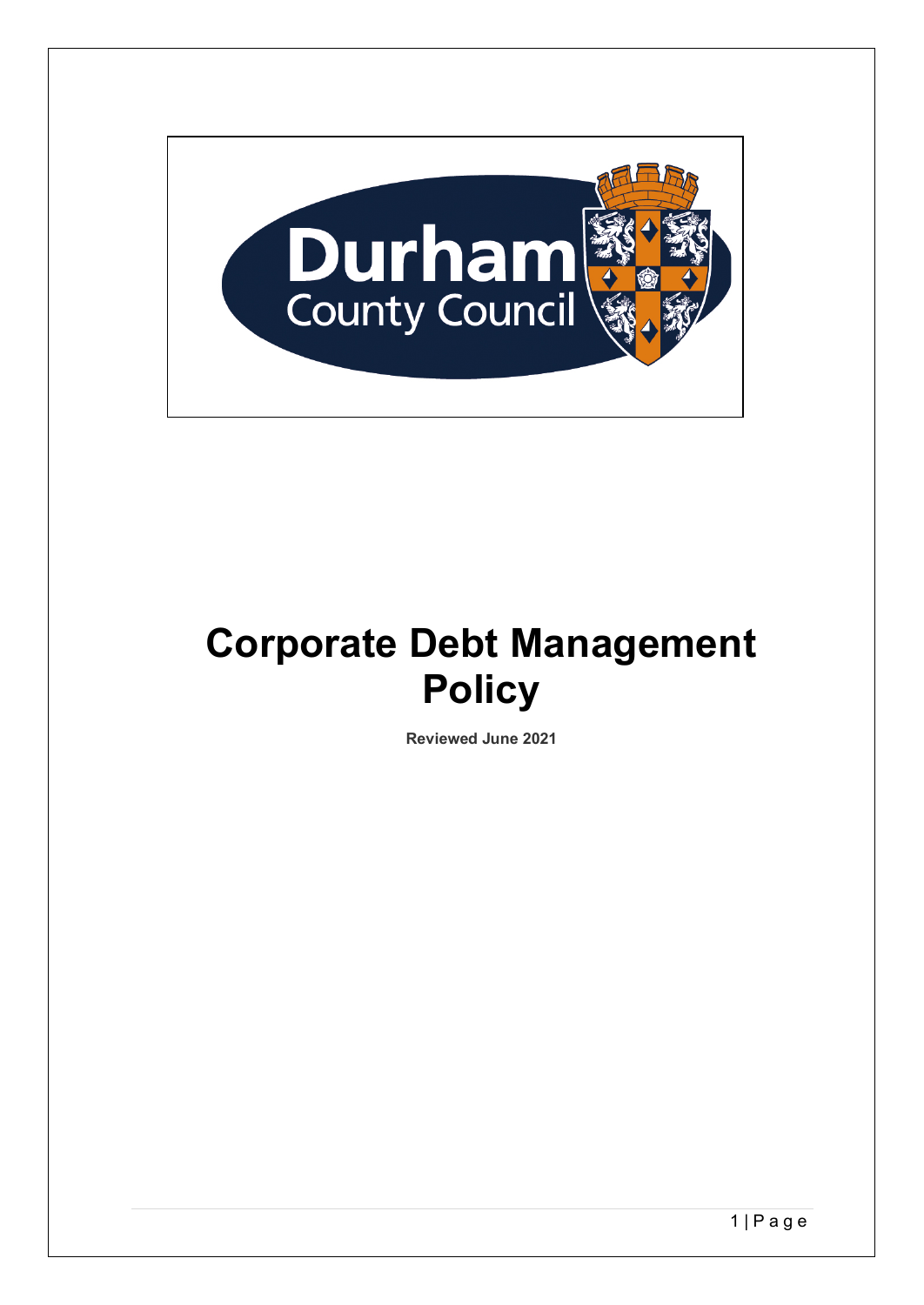# Contents

| $\mathbf 1$    |                                                                       |  |
|----------------|-----------------------------------------------------------------------|--|
| 2.             |                                                                       |  |
| 3.             |                                                                       |  |
| $\overline{4}$ |                                                                       |  |
| 5.             |                                                                       |  |
| 6.             |                                                                       |  |
| 7 <sub>1</sub> |                                                                       |  |
| 8.             |                                                                       |  |
| 9.             |                                                                       |  |
| 10.            |                                                                       |  |
| 11.            |                                                                       |  |
| 12.            | Use and Management of Enforcement Agents and Debt Collection Agents15 |  |
| 13.            |                                                                       |  |
| 14.            |                                                                       |  |
| 15.            |                                                                       |  |
| 16.            |                                                                       |  |
| 17.            |                                                                       |  |
| 18.            |                                                                       |  |
| 19.            |                                                                       |  |
| 20.            |                                                                       |  |
| 21.            |                                                                       |  |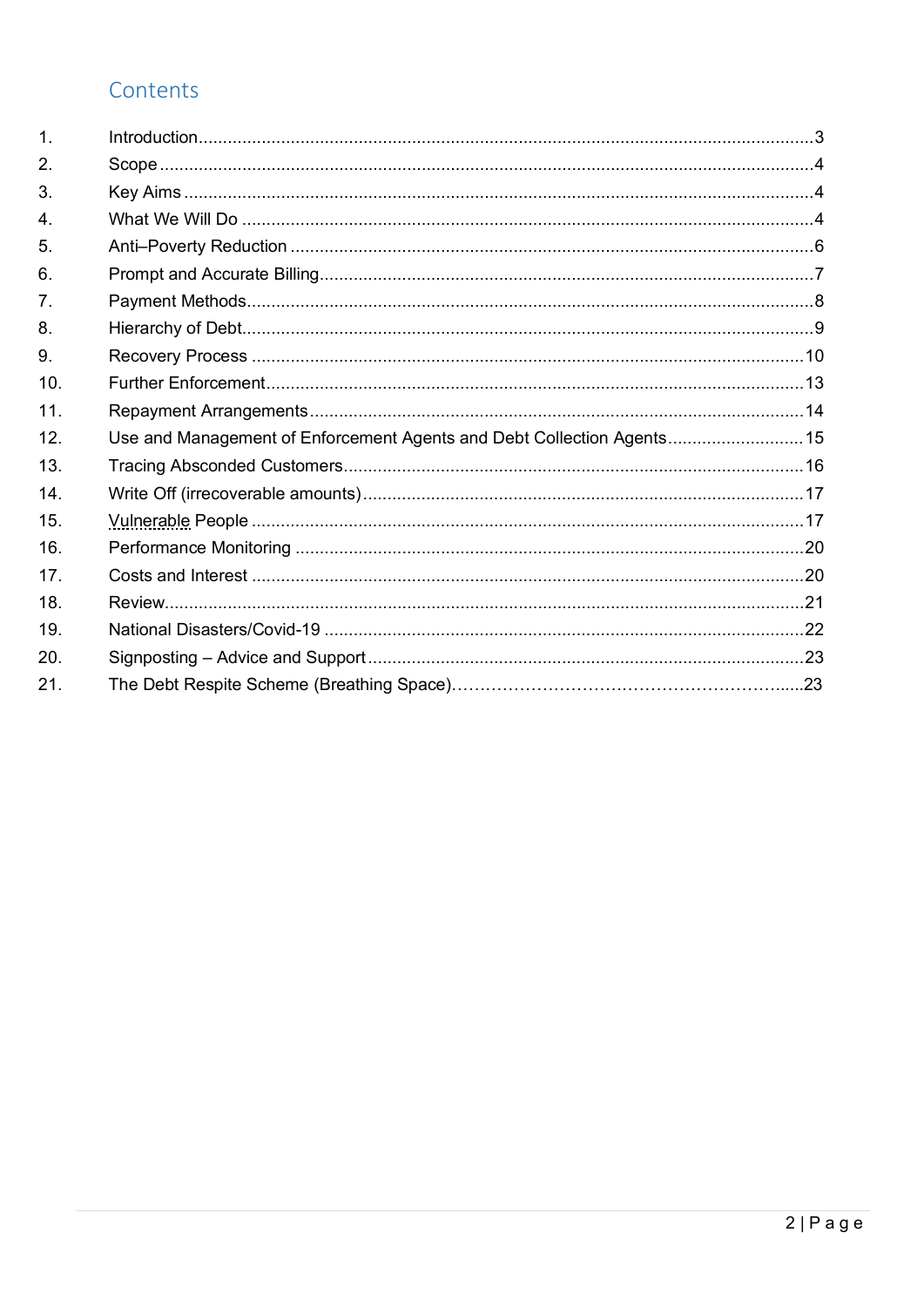## <span id="page-2-0"></span>**1. Introduction**

- 1.1 Durham County Council's overall spending is financed through a combination of Government grants, funding and income raised locally, through the collection of local taxes and a range of statutory and non-statutory service charges. Customers, residents and businesses have a responsibility to pay for the services and goods that they receive and the charges for which they are liable.
- 1.2 The Council has a duty to ensure that all collection processes comply with the relevant legislation, which includes:
	- Council Tax (Administration and Enforcement) Regulations 1992
	- Non-Domestic Rating (Collection and Enforcement)(Local Lists) 1989
	- Local Government Finance Act 1992 as amended by Local Government Act 2003
	- County Courts Act 1984, Practice Directions and Civil Procedure Rules 1998
	- Charging Orders Act 1979
	- Social Security Administration Act 1992
	- Civil Enforcement of Parking Contraventions (England) General Regulations 2007
	- Insolvency Act 1986
	- Tribunal Courts and Enforcement Act 2007
	- Taking Control of Goods Regulations 2014
	- Taking Control of Goods (National Standards) 2014
	- Debt Respite Scheme (Breathing Space Moratorium and Mental Health Crisis Moratorium)(England and Wales) 2020
- 1.3 The Covid-19 pandemic has resulted in the largest global recession and financial crisis for many years, with devastating worldwide effects. Locally and nationally, there has been a substantial increase in claims for welfare benefit, with signs of a substantial downturn in the jobs market. Despite the fact that the Government and local authorities have put in place unprecedented measures to support and protect individuals and businesses, some households may continue to struggle and potentially face a 'cliff edge' when some temporary arrangements expire.
- 1.4 Central Government issued a Briefing Paper in January 2021 that reflects, as a whole, an upturn in household savings and household debt remains largely unchanged. However, their evidence suggests that some households, particularly those on low incomes, have run down savings and increased debt. Groups which are more likely than average to have taken on more debt since the start of the coronavirus pandemic include renters, people from minority ethnic groups, parents and carers, disabled people and those who are shielding, and young people.
- 1.5 Although the majority of people and businesses pay the charges that are due, the Council does have a duty to recover outstanding debts and in doing so must ensure that the processes involved are proportionate and fair to everyone, particularly in the current economic climate.
- 1.6 Effective debt management forms an essential part of the Council's corporate and financial governance frameworks and is also critical in enabling the delivery of the Council Plan and its Sustainable Communities Strategy and, a commitment to provide a range of quality services in the most efficient and cost-effective way.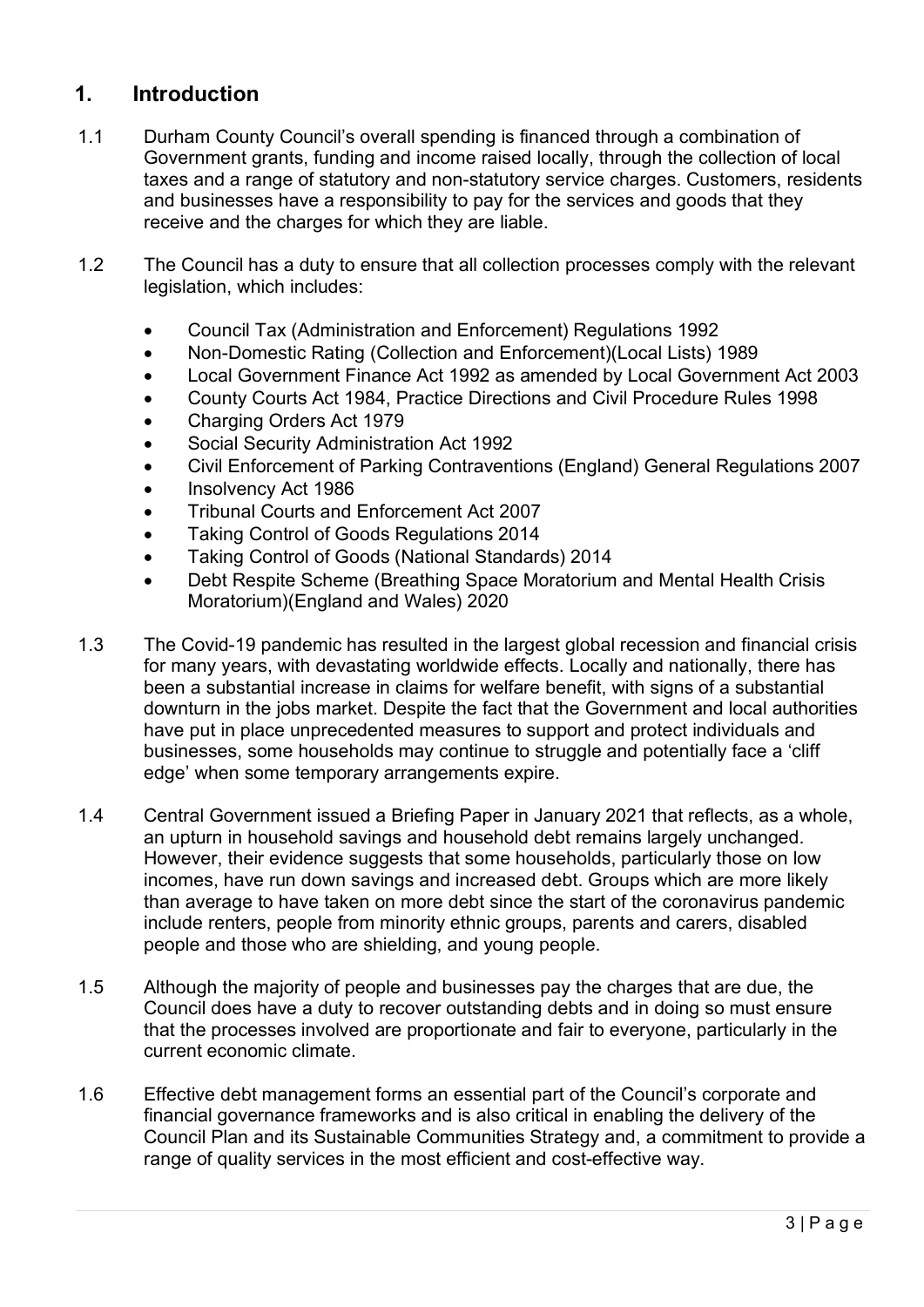1.7 Performance management in the collection and recovery of all sums owed to the Council forms part of a series of Key Performance Indicators (KPI's) used to measure effectiveness. Similarly, a supporting suite of other Performance Indicators (PI's) within the Finance and Transactional Services Improvement Plan ensures that the cost and effectiveness of recovery action taken in accordance with this strategy are monitored regularly to ensure fairness and consistency.

## <span id="page-3-0"></span>**2. Scope**

- 2.1 This Policy aims to promote, encourage and support proper and equitable debt management processes for all major sources of income owed to the Council and to ensure a consistent approach to the management of debts, including:
	- Council Tax
	- Business Rates (Non-Domestic Rates)
	- Overpaid Housing Benefit
	- Sundry debt, including service charges and general income
	- Adult Social Care charges (residential and non-residential)
	- Commercial Rent
	- Business Improvement District Levy (DCC act as billing and collection agent to the BID company)
	- Penalty Charge Notices, i.e. Parking Fines

## <span id="page-3-1"></span>**3. Key Aims**

- 3.1 The key aims of the Corporate Debt Management Policy are to set out the billing, collections and recovery processes relating to all sums due and the general debt principles the Council will apply.
- 3.2 To provide an effective and supportive debt management service with the inclusive and proactive participation of all councillors, employees, stakeholders and external agencies and to proactively support and encourage engagement with our customers.

# <span id="page-3-2"></span>**4. What We Will Do**

- 4.1 Maximise collection and performance, whilst acting in accordance with the appropriate legislation and in an ethical, fair and responsible manner. Consideration will also be given to the customer's financial circumstances, their payment history, their ability to pay and the sustainability of payments and their welfare. It is important to the Council and the customer that clear and prompt information is available, especially with regard to what they need to pay and how to pay, whether this be a paper bill, electronic bill or a notification letter.
- 4.2 A range of communication services are available to customers upon request, including:
	- Translation and interpreting services if your first language is not English
	- Sign language interpreters and other support if you are deaf or have impaired hearing
	- Documents in alternative formats, for example Braille, large print, audio and disc
	- Other options tailored to meet specific individual needs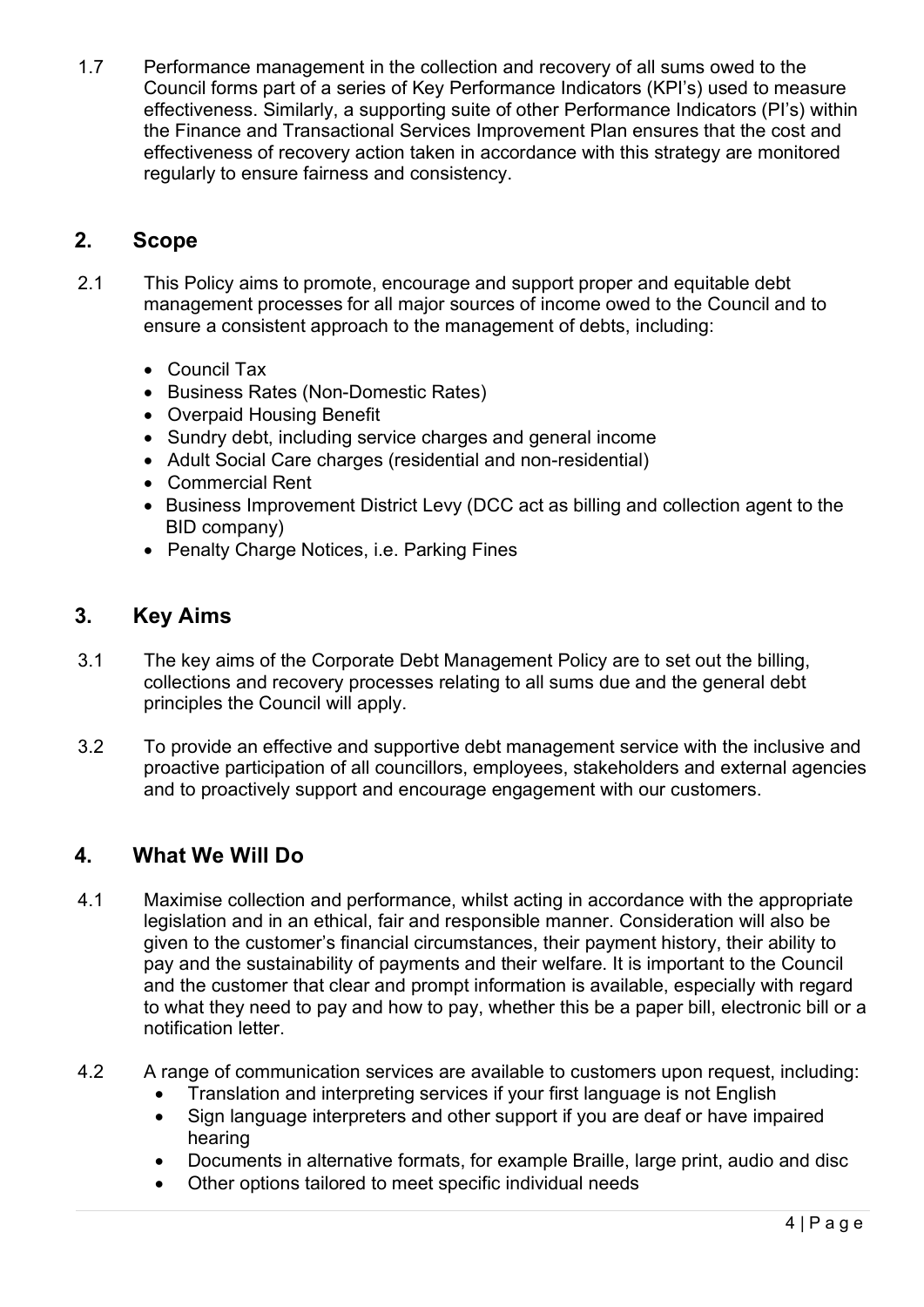- 4.3 Bills must be calculated accurately at the point of issue and charges applied in accordance with any legislative requirements. The customer should be encouraged to ensure that their charge is correct and to make contact in the event of an error. All bills issued should identify any available entitlement to reliefs, exemptions and discounts. Where the level of debt changes, for example with a change in entitlement to Local Council Tax Reduction, clear notification will be given of what is due, when payment should be made and any arrears that may have arisen.
- 4.4 A range of flexible, convenient and modern methods of payment are available (see Section 7 – Methods of Payment), although payment by Direct Debit (where feasible) should always be promoted, as this is the cheapest and most effective method of payment to administer.
- 4.5 Payments will be allocated promptly and accurately to the customer account. Processes are in place which enable over 97% of all payments received to be automatically allocated directly to customer accounts. This ensures an effective and efficient collection service with less scope for error. Any unidentifiable payments will be investigated promptly, and there is a robust income collection process in place which contributes to the effectiveness of the debt management process.
- 4.6 The Council will ensure that the recovery process (see Section 9) is continuous, dynamic and proportionate to strike an even balance between the circumstances of the individual or the business and their obligations to the Council. Customers will be proactively encouraged to make contact to discuss their situation and the options available to them to make payment before any necessary recovery and enforcement action is taken.
- 4.7 We recognise that causes of debt vary and recovery methods should be focused accordingly. Therefore, wherever possible debt will be categorised to help focus the use of resources and concentrate action on those who 'won't pay' rather than those who 'can't pay'.
- 4.8 Customers will receive appropriate assistance, guidance and support through debt management and benefit advice. We will ensure that mutually agreed repayment arrangements are affordable and sustainable and, that the customer understands the options available that will minimise costs and avoid accruing unnecessary debt in the future. It is planned to provide a budgeting tool to assist customers and staff with repayment resolutions.
- 4.9 The appropriate recovery action will be focused on debt collection depending on individual circumstances and the available income or assets. The Council will seek to recover any amounts owed from the estate of deceased customers where appropriate.
- 4.10 A robust but fair and proportionate collection and enforcement of debt will be undertaken with consideration being given to vulnerability issues (see Section 15 Vulnerable People). We will also support residents and businesses in order to prevent problematic debt accruing and to improve their cash flow wherever possible. These actions will help minimise the level of debt written off thereby maximising potential income and contributing towards a strong foundation for the achievement of corporate objectives.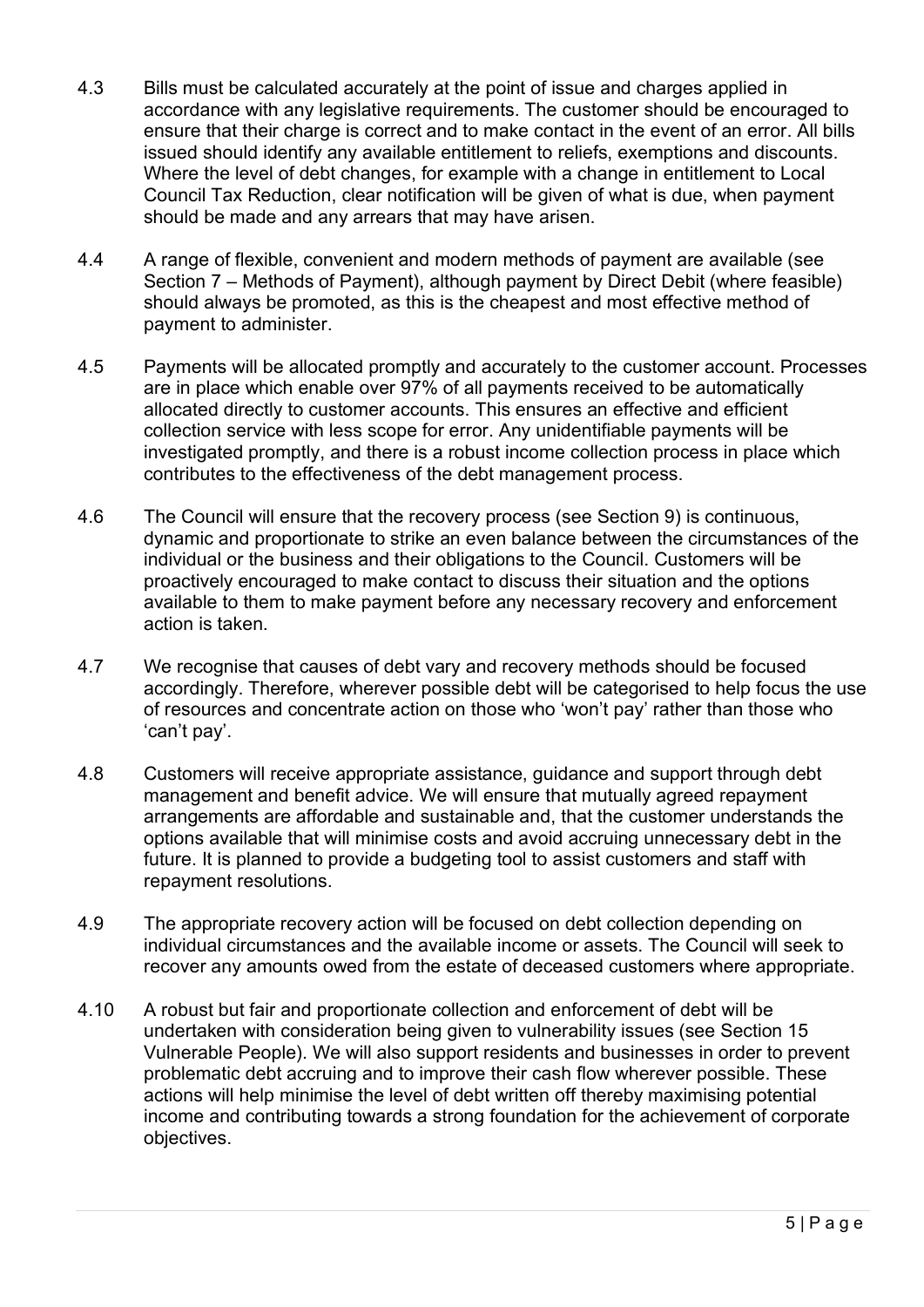- 4.11 Where the customer has moved or 'gone away' without providing a forwarding address, every attempt will be made to locate the individual where procedures allow. Action taken will be proportionate to the level of debt involved. (see Section 13 – Tracing Absconders).
- 4.12 When a debt is deemed to be non-recoverable, it will be done so at the earliest possible opportunity and dealt with in accordance with the Council's financial procedures and policies (See Section 14 – Write Offs). Action taken will be proportionate to the level of debt involved.

# <span id="page-5-0"></span>**5. Anti–Poverty Reduction**

- 5.1 The Council recognises that some customers will experience personal financial difficulty either for short or longer periods, particularly in response to the Covid-19 pandemic and the wider effects of the economy in our region. Customers who find themselves in debt can often have multiple debts which can spiral and affect the whole family, their quality of life and wellbeing. All staff dealing with individuals and families in difficult situations must recognise where our customers are suffering hardship and need help and advice. Recovery action taken can often cause distress, especially where the person has other debts.
- 5.2 To help tackle these issues every effort will be made to make individuals aware of all sources of assistance, support or relief including:
	- Housing Benefit and the Local Council Tax Reduction Scheme (LCTRS)
	- Universal Credit for working-age customers
	- The availability of discounts, exemptions, reliefs and disregards
	- Discretionary Housing Payments
	- Council Tax and Business Rates Hardship Relief
	- Welfare Assistance
	- Welfare Rights Service
	- Citizens Advice County Durham (CACD) for free, independent debt advice
	- Foodbanks
	- Mental Health and Wellbeing Initiatives/organisations/charities
	- Other charitable and support organisations
- 5.3 Information relating to the above is accessible on the Council's website at [www.durham.gov.uk](http://www.durham.gov.uk) The Council may also undertake benefit, discount and reduction take-up campaigns where appropriate.
- 5.4 Collections and enforcement teams will also make outbound telephone calls and visits from a welfare and support perspective, where possible. This approach can be particularly targeted at those customers identified to be 'in crisis' or 'at financial risk'.
- 5.5 The Council will continue to work closely with stakeholders, external agencies and internal partners such as Citizens Advice, Welfare Rights, Housing Solutions, Welfare Assistance, as well as other areas of Finance and Transactional Services. A two-way protocol and portal for referrals to Citizens Advice County Durham (CACD) is in place, which includes contact arrangements as well as an agreement to withhold action for 42 days for 'live' Citizens Advice cases. This may be extended to 90 days where there is evidence that a customer is pursuing insolvency proceedings. The protocol and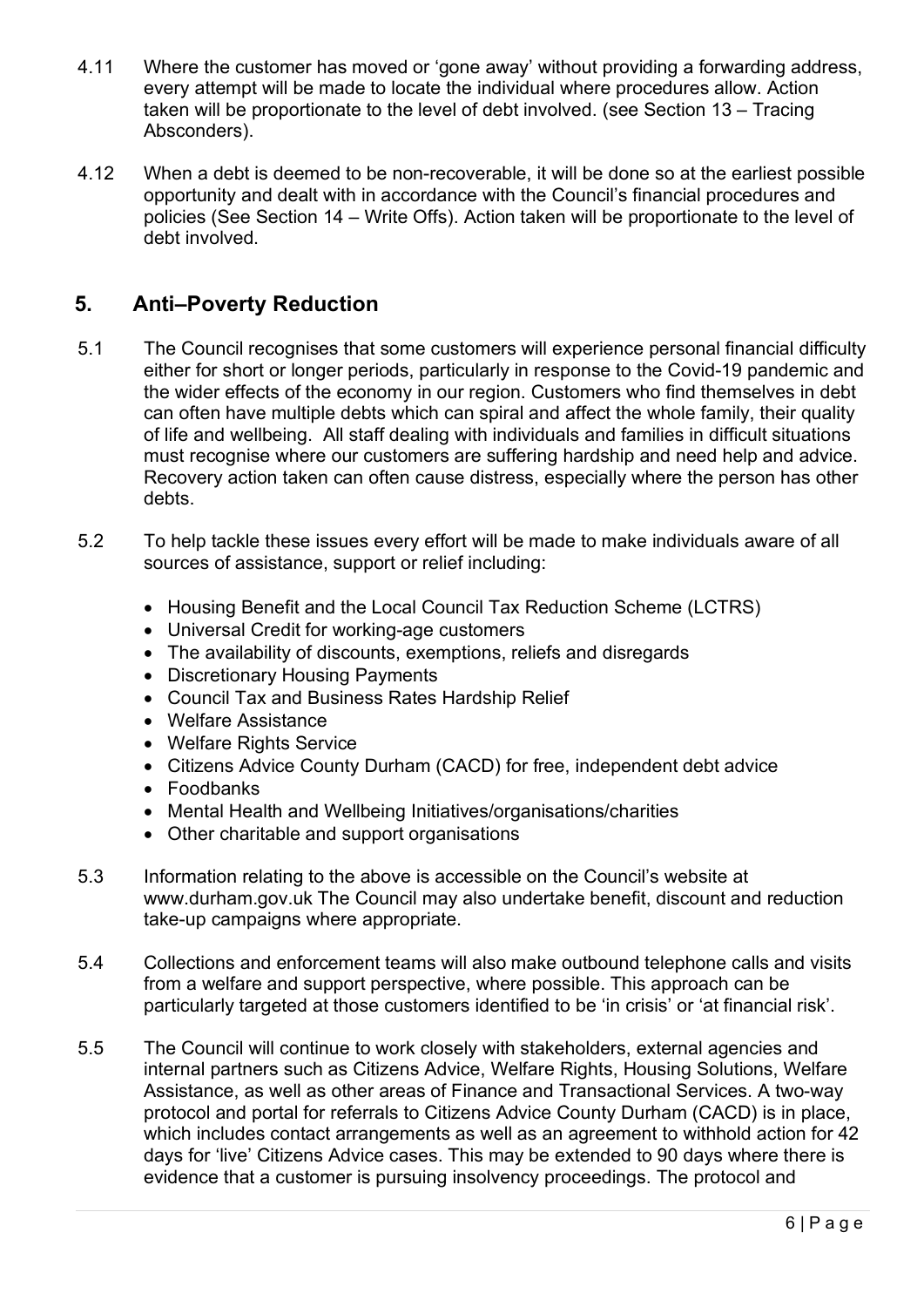arrangements also apply to the Council's Enforcement Agent and Debt Collection services.

- 5.6 Customers may also be made aware of other organisations specialising in free and independent debt advice such as the Money Advice Service and the National Debt Helpline to access free debt counselling. Those experiencing financial difficulties should be given every assistance with money management. In appropriate cases consultation with Social Services or other appropriate agencies may be required.
- 5.7 The Council acknowledges the requirement to understand the needs of customers with low disposable income or those that are unemployed and may well fall into poverty. Special consideration will also be given to those who are no longer taking responsibility of their own finances, for example, long-term hospital patients and those with mental health problems (see Section 15 Vulnerable People).
- 5.8 Unnecessary recovery action in cases where genuine hardship or vulnerability which affects a customer's ability to pay is evidenced will not be undertaken. The same applies to cases where it is apparent that recovery action would be detrimental to the health and wellbeing of the customer. Arrangements entered into on the grounds of hardship will be subject to a full and robust financial appraisal carried out by Financial Support Services in order to achieve consistency in its approach. Customers will not be asked to make unrealistic repayments at a rate that they cannot afford or is not sustainable.
- 5.9 Discretion will be used (within the appropriate legislation) to backdate Council Tax Reduction (previously referred to as Council Tax Benefit) entitlement when continuous good cause can be demonstrated. Also, in cases of genuine hardship staff should refer to the Council Tax Discretionary 13A Hardship Reduction Policy and the Business Rates Rate Relief and 13A Hardship Policy for further help and guidance.
- 5.10 With regard to assistance for young people who are leaving care, as the corporate parent, the Council maximises the support for care leavers up to the age of 25 years. Consequently, a decision was taken by Cabinet in July 2017 to grant 100% exemption from Council Tax to those care leavers who are liable to pay in their own right. Also, from a Council Tax perspective, when a care leaver moves into any household, the bill will be reduced to 50%. This provides practical help and financial assistance to care leavers whilst they are developing independent lives and their life skills.
- 5.11 The Local Council Tax Reduction Scheme (previously referred to as Council Tax Benefit, a change to legislation afforded councils the opportunity to determine their own scheme) is still supported to the maximum of 100%.

## <span id="page-6-0"></span>**6. Prompt and Accurate Billing**

- 6.1 The Council recognises that prompt and accurate billing is important in reducing the debt burden on customers. For sundry debt (invoices for goods and services provided by the Council), payment should be obtained in advance of a service provision where practicable to minimise the need for debt collection. Procedures are in place to ensure bills and invoices are issued promptly by post or by electronic means (where possible).
- 6.2 All bills produced will be in plain English and will clearly show: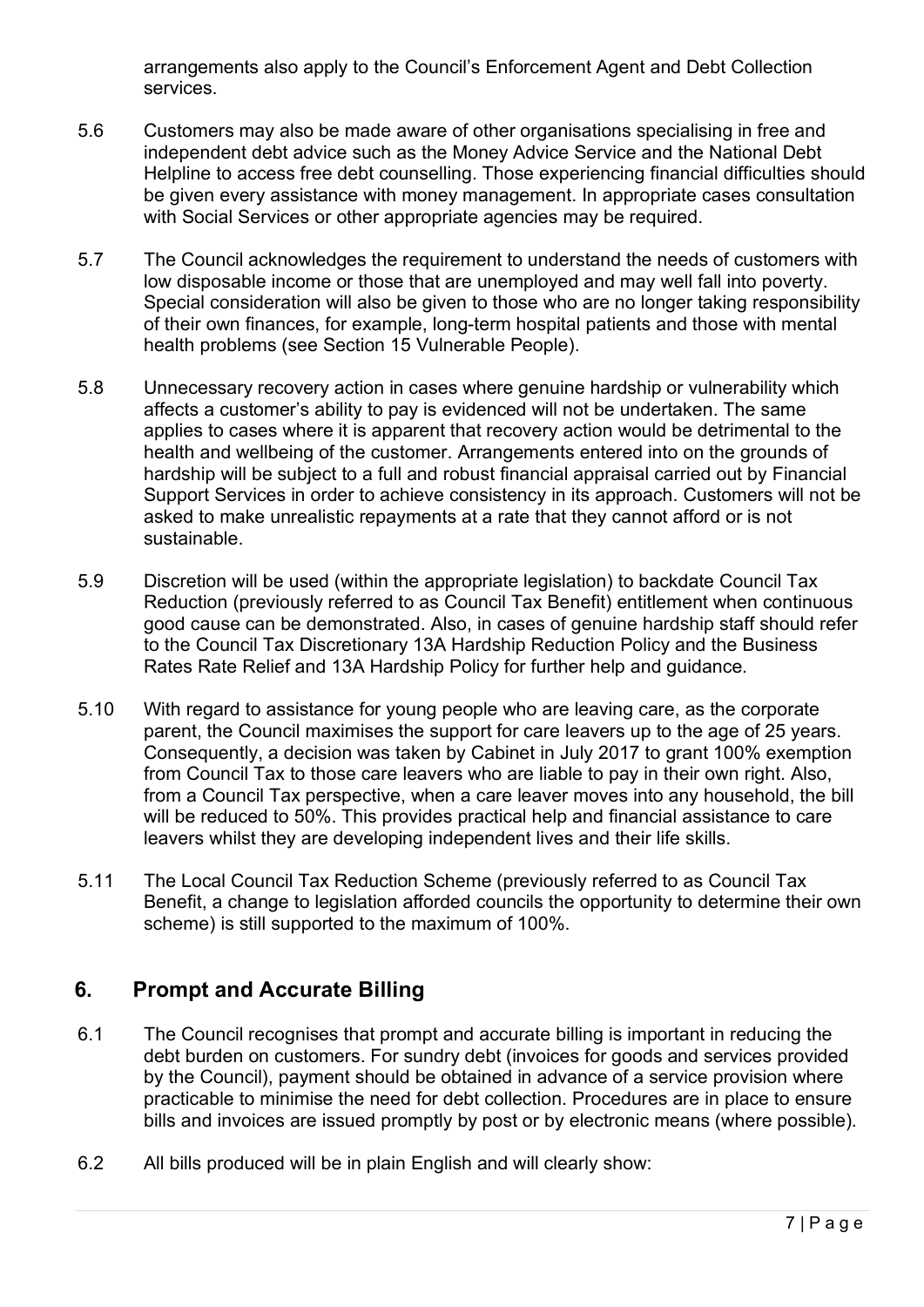- What the bill is for
- The period of liability (where relevant)
- The full amount due, and where appropriate, the instalment amount(s) and due date(s)
- How to make a payment (details of 'how to pay' are on the reverse of all bills and invoices)
- Contact point for enquiries including telephone, email and website details
- 6.3 Council Tax bills, Business Rates bills, overpaid Housing Benefit invoices and Business Improvement District levy invoices must be raised as soon as is practicable. Sundry debt invoices should be issued within five working days of the provision of service (where possible).
- 6.4 The Council's fees and charges are reviewed annually, invoices will reflect any increases and be issued accordingly.
- 6.5 Invoices with a value of less than £5 should not be raised, unless they are a statutory requirement or are required for VAT purposes. Council Tax and Business Rates bills are statutory, but where they are for a debit or credit amount of less than £1, they will be amended to display a nil balance.
- 6.6 Internal quality assurance checks are undertaken to ensure that changes in circumstances and applications for exemptions, discounts, reductions and reliefs are correctly calculated and are in accordance with legislation and policy. This helps to ensure that customers are treated fairly and consistently. Delays will be kept to a minimum in order to reduce any burden of debt.
- 6.7 Customers are advised on each bill, invoice or notification to make contact as soon as possible, or within 7 to 21 days (depending on the debt type or the notification type) to notify of any relevant change to their circumstances that may affect their charge, or, of any administrative error.
- 6.8 Penalty Charge Notices (for example, Parking Fines) will include advice that any challenge must be made by the customer within 28 days of issue.

# <span id="page-7-0"></span>**7. Payment Methods**

- 7.1 It is important to make it as easy as possible for the customer to pay and a wide variety of payment methods are offered.
- 7.2 A Direct Debit facility is available for Council Tax, Business Rates, Garden Waste and some types of invoices (for example, social care charges, Care Connect, music services, school transport). Direct Debit is the preferred method of payment due to the low cost and surety, however a variety of alternative methods are also available:
	- Direct Debit which can usually be set up over the telephone
	- Debit/Credit card payments can be made using the 24-hour automated payment line (0300 456 2771) or by visiting the Council website at [www.durham.gov.uk](http://www.durham.gov.uk/) and selecting 'Pay For It'
	- A transfer direct to the Council's income bank account with Lloyds Bank PLC. The account number is 51009868 and the sort code is 30-92-79. The account or invoice reference number should be quoted on all payments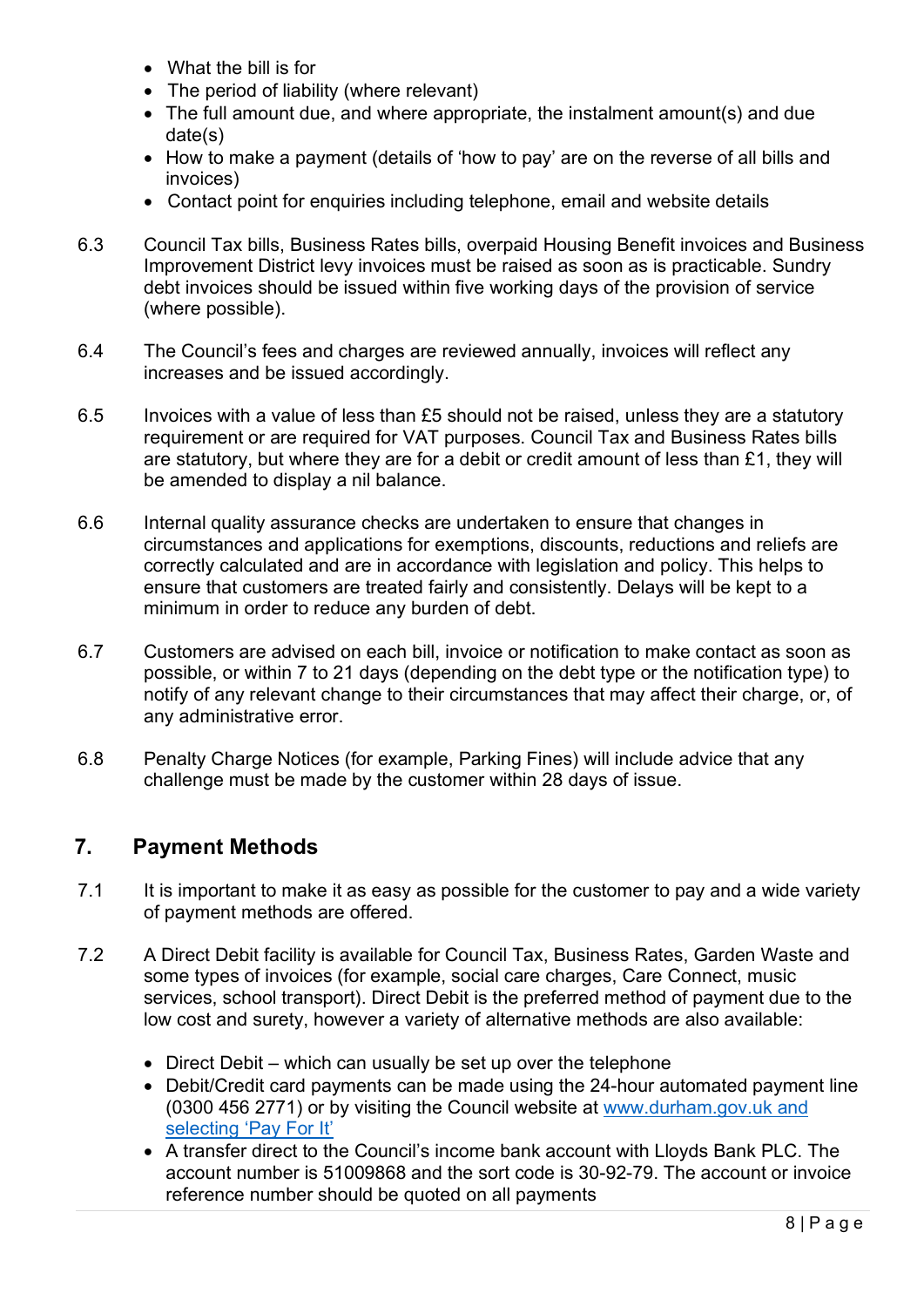- Barcode on the front of the bill, invoice (or notice in some instances). This allows the customer to make payment at any Post Office or PayPoint outlet where the barcode can be scanned, and payment taken
- PayPal is available online via our 'e-store' for most bills
- Cheques may be sent in by post
- Standing Order
- BACS, CHAPS or Faster Payments to the Council's income bank account at Lloyds Bank PLC as above
- 7.3 'How to Pay' advice is on the reverse of all bills and invoices and can also be found on the Council's website.

#### <span id="page-8-0"></span>**8. Hierarchy of Debt**

- 8.1 In some instances, customers will owe more than one debt to the Council. The Council will adopt a co-ordinated approach when dealing with multiple debts, taking into account the person's circumstances, legislation, the level and priority of debt and the potential for financial hardship.
- 8.2 Where the Council or its collection agent is pursuing multiple debts, priority is given to debts where non-payment could lead to loss of the customer's home or have direct implications upon an individual's health and wellbeing.
- 8.3 Customers will be advised of the importance of paying priority debts over non-priority debts. Consideration will be given to the consequences of non-payment, as remedies and the severity of such do differ. Priority debts include:
	- Rent arrears and tenancy related charges
	- Mortgage repayments
	- Council Tax and Business Rates
	- Water rates
	- Gas and electricity
	- Unpaid court fines
	- County Court Judgments
	- Unpaid maintenance and child support
	- Income Tax, VAT and National Insurance contributions
	- Reasonable telephone charges
	- Hire purchase for goods that are essential
	- Arrears relating to supported accommodation and care charges
	- Invoices for any essential services or goods
	- Television licence fees
- 8.4 There is an expectation that where the Council is owed monies in respect of priority debts that payment plans in respect of non-priority debts are renegotiated by the customer (or by a third party acting on the customer's behalf), they include the following:
	- Credit card and store card arrears
	- Catalogue arrears
	- Bank overdrafts and unsecured loans
	- Hire purchase for non-essential goods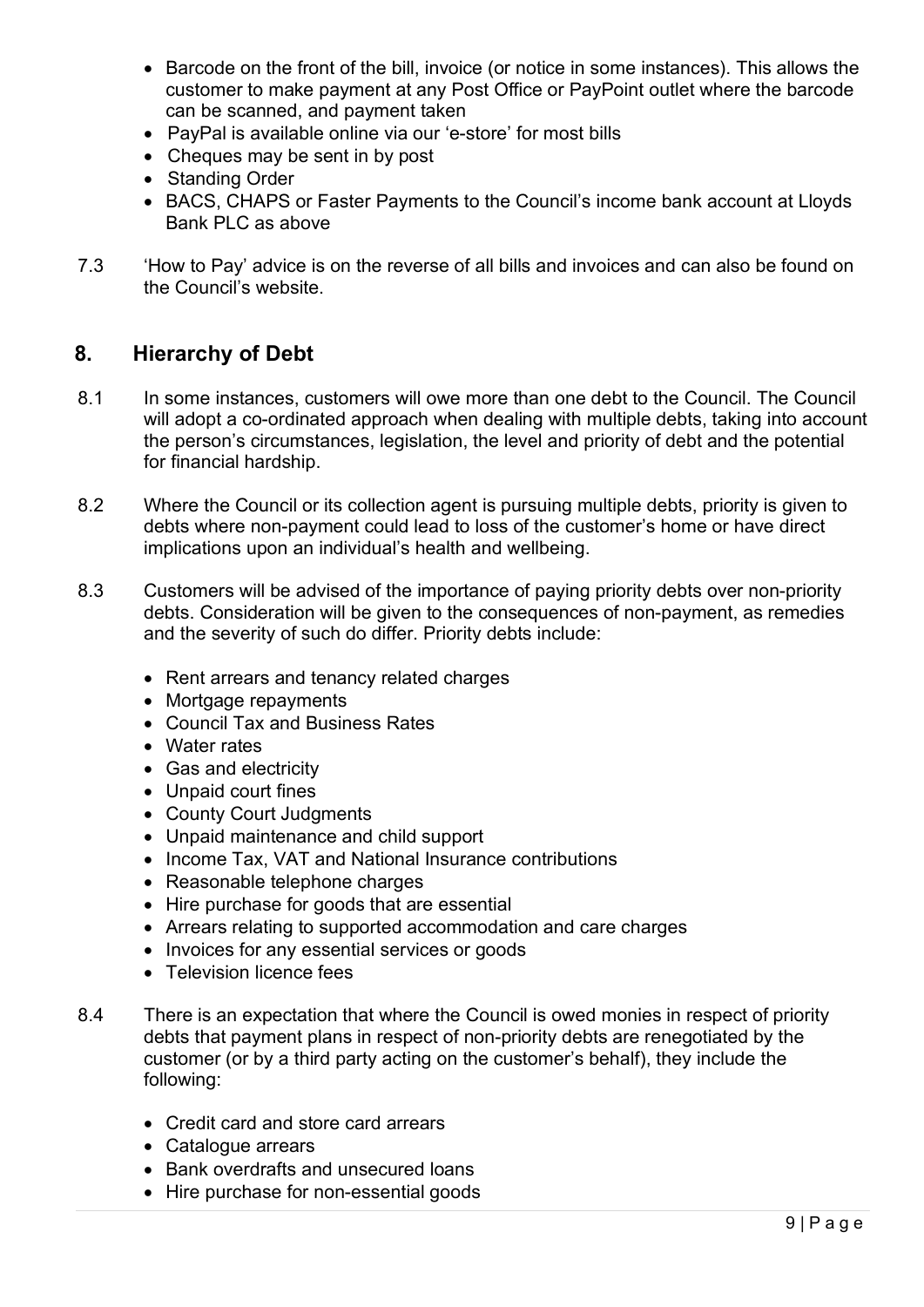- Money borrowed from family and friends
- Chargeable TV services
- 8.5 The Council will seek to deal with all outstanding debt and a holistic approach should be adopted. Where a customer owes more than one debt of the same type (for example, Council Tax), priority should be given to the current financial year's charge to help prevent further arrears accruing. Consideration must also be given to cases where costs may be incurred through non-payment in order to avoid or minimise fees and costs.
- 8.6 Payments will be matched to instalment values first or allocated as directed by the customer. If that is not possible, we will determine whether there is a trend or an intent by the customer as to where the monies should be directed. Again, consideration will be given to any situations where there may be potential additional fees or costs.
- 8.7 Where a customer has accounts involving several charge/debt types, (for example Council Tax and Overpaid Housing Benefit), and one account is in credit whilst the other is in debit, the customer should be made aware and encouraged to agree to the credit being transferred towards the debt.

## <span id="page-9-0"></span>**9. Recovery Process**

- 9.1 The type of recovery action to be undertaken will be dependent upon the type of debt. Action will be taken promptly to avoid the debt increasing and reduce the difficulty to meet required payments. Customers must be encouraged and advised to make early contact to avoid unnecessary action and any potential fees or costs.
- 9.2 The Council's approach to the recovery process will be consistent, transparent, proportionate fair, courteous and professional, as will that of any agent or contractor. This will be managed by the continual review of procedures and the relevant staff training where appropriate, as well as a monthly program of quality assurance checking and performance management.
- 9.3 Consistency will be maintained in the advice given, the use of powers available and the recovery procedures used to ensure that similar circumstances are treated equally.
- 9.4 Transparency is important in maintaining public confidence, helping the customer understand what is expected of them and what they can expect from the Council. Advice and information should be clear, concise and appropriate to the customer's circumstances.
- 9.5 Customers should be signposted to any and all relevant support and assistance.
- 9.6 Recovery action will be taken in a timely manner and in accordance with the schedule of recovery, which is agreed by the Head of Finance and Transactional Services. Technology will be utilised to automate and expedite processes wherever possible to maximise efficiency.
- 9.7 A range of recovery options are available in the absence of payment or where a repayment arrangement (see Section 11) is defaulted upon. Action will be taken in accordance with agreed internal procedures, legislation and good practice. It will be fair and proportionate and, consideration will be given to the effectiveness and cost(s). The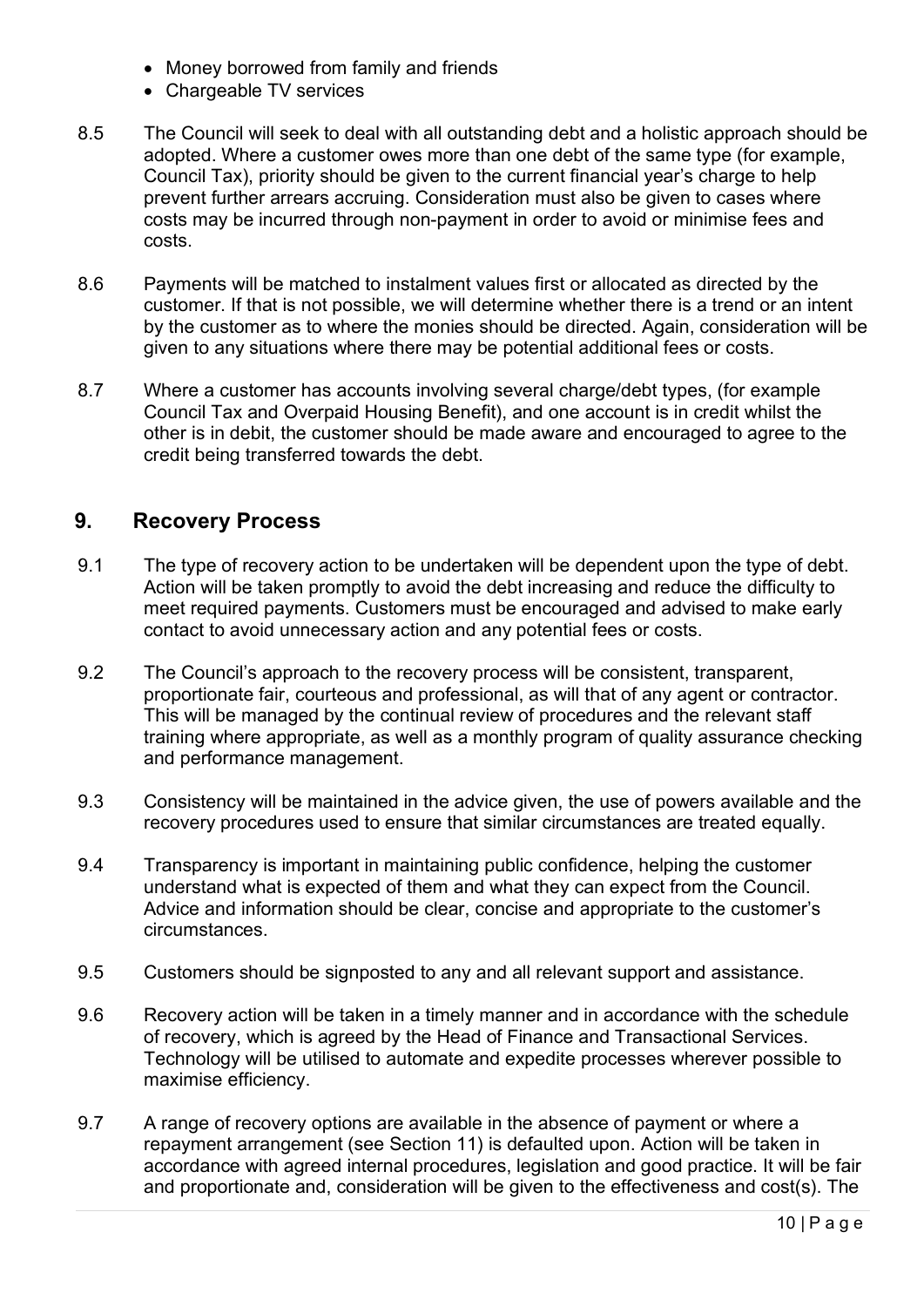service will also take into account any local factors and/or special considerations. A table of the potential action for different debt types is detailed as follows:

#### *Council Tax*

| <b>Recovery Action</b>    | <b>Reminder or/and Final Notice</b>                                      |
|---------------------------|--------------------------------------------------------------------------|
|                           | <b>Summons</b>                                                           |
|                           | Liability Order in the Magistrates Court                                 |
|                           | <b>Payment Arrangement</b>                                               |
|                           | <b>Attachment of Benefits</b>                                            |
|                           | <b>Attachment of Earnings</b>                                            |
|                           | <b>Attachment of Allowances (Members)</b>                                |
| <b>Enforcement Action</b> | Referral to Enforcement Agent (Bailiff) debt must be £75 or<br>$\bullet$ |
|                           | more                                                                     |
|                           | Insolvency (bankruptcy/winding up) -                                     |
|                           | debt must be £750 or more for Winding Up proceedings and                 |
|                           | £5,000 or more for bankruptcy                                            |
|                           | Charging Order - debt must be £1,000 or more                             |
|                           | Committal to Prison - debt must be £750 or more                          |
|                           |                                                                          |

#### *Business Rates*

| <b>Recovery Action</b>    |           | <b>Reminder or/and Final Notice</b>                                                                                               |
|---------------------------|-----------|-----------------------------------------------------------------------------------------------------------------------------------|
|                           |           | <b>Summons</b>                                                                                                                    |
|                           |           | Liability Order in the Magistrates Court                                                                                          |
|                           |           | <b>Payment Arrangement</b>                                                                                                        |
| <b>Enforcement Action</b> | $\bullet$ | Referral to Enforcement Agent (Bailiff) debt must be £75 or                                                                       |
|                           |           | more                                                                                                                              |
|                           |           | Insolvency (bankruptcy/winding up) - debt must be £750 or<br>more for Winding Up proceedings and £5,000 or more for<br>bankruptcy |
|                           |           | Committal to Prison (individual only) - debt must be £750 or<br>more                                                              |

## *Overpaid Housing Benefit*

| <b>Recovery Action</b>    | Reminder<br>$\bullet$                                                    |
|---------------------------|--------------------------------------------------------------------------|
|                           | <b>Final Notice</b>                                                      |
|                           | <b>Direct Attachment of Earnings</b>                                     |
|                           | <b>Debt Collection Agency</b>                                            |
|                           | Payment Deduction Programme (deductions from DWP                         |
|                           | Benefits)                                                                |
|                           | <b>Debt Collection Agency</b>                                            |
|                           | <b>County Court Judgment</b>                                             |
|                           | <b>Payment Arrangement</b>                                               |
| <b>Enforcement Action</b> | High Court Writ/Enforcement Agents – debt must be at least               |
|                           | £600                                                                     |
|                           | Warrant of Control/County Court Bailiff Debts must be under<br>$\bullet$ |
|                           | £5,000                                                                   |
|                           | <b>Attachment of Earnings (County Court)</b>                             |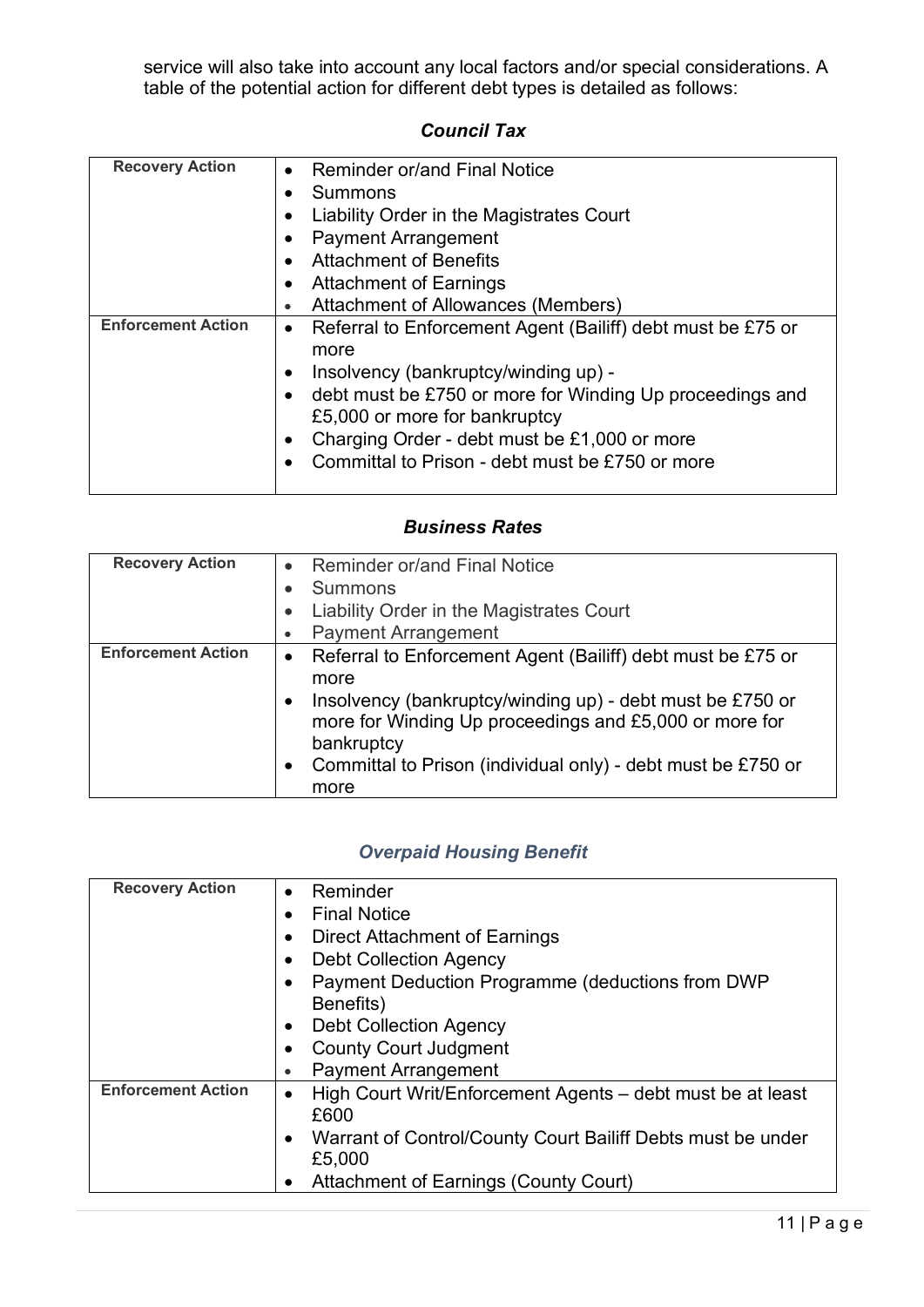| Order to Attend for Means Enquiry (County Court)                       |
|------------------------------------------------------------------------|
| Third Party Debt Order (County Court)<br>$\bullet$                     |
| Insolvency (bankruptcy/winding up) - debt must be £750 or<br>$\bullet$ |
| more for Winding Up proceedings and £5,000 or more for                 |
| bankruptcy                                                             |
| Charging Order – debt must be £600 or more                             |

## *Parking Fines*

| <b>Recovery Action</b>    |           | Notice to Owner                                               |
|---------------------------|-----------|---------------------------------------------------------------|
|                           |           | <b>Charge Certificate</b>                                     |
|                           |           | Application to Traffic Enforcement Centre                     |
|                           |           | <b>Order for Recovery</b>                                     |
|                           |           | <b>Warrant of Execution</b>                                   |
|                           |           | <b>Payment Arrangement</b>                                    |
| <b>Enforcement Action</b> | $\bullet$ | Referral to Enforcement Agent (Bailiff) - debt must be £75 or |
|                           |           | more                                                          |

#### *Sundry Debt*

| <b>Recovery Action</b>    | Reminder                                                                 |
|---------------------------|--------------------------------------------------------------------------|
|                           | <b>Final Notice</b>                                                      |
|                           | <b>Payment Arrangement</b>                                               |
|                           | Cessation of Service (where appropriate)                                 |
|                           | <b>Debt Collection Agency</b><br>$\bullet$                               |
|                           | <b>County Court Judgment</b><br>$\bullet$                                |
|                           | Third Party Deductions (in certain instances)                            |
| <b>Enforcement Action</b> | High Court Writ/Enforcement Agents - debt must be at least<br>٠          |
|                           | £600                                                                     |
|                           | Warrant of Control/County Court Bailiff Debts must be under<br>$\bullet$ |
|                           | £5,000                                                                   |
|                           | <b>Attachment of Earnings (County Court)</b><br>$\bullet$                |
|                           | Order to Attend for Means Enquiry (County Court)                         |
|                           | Third Party Debt Order (County Court)                                    |
|                           | Insolvency (bankruptcy/winding up) - debt must be £750 or<br>$\bullet$   |
|                           | more for Winding Up proceedings and £5,000 or more for                   |
|                           | bankruptcy                                                               |
|                           | Charging Order – debt must be £600 or more                               |

#### *Business Improvement District (BIDs)*

| <b>Recovery Action</b> | Reminder                                 |
|------------------------|------------------------------------------|
|                        | Summons                                  |
|                        | Liability Order in the Magistrates Court |
|                        | <b>Payment Arrangement</b>               |

9.8 The Council will always take appropriate recovery action where a customer does not pay and does not make contact to agree (and maintain) a mutually acceptable and sustainable repayment plan or fails to advise of extenuating circumstances which would prevent a resolution.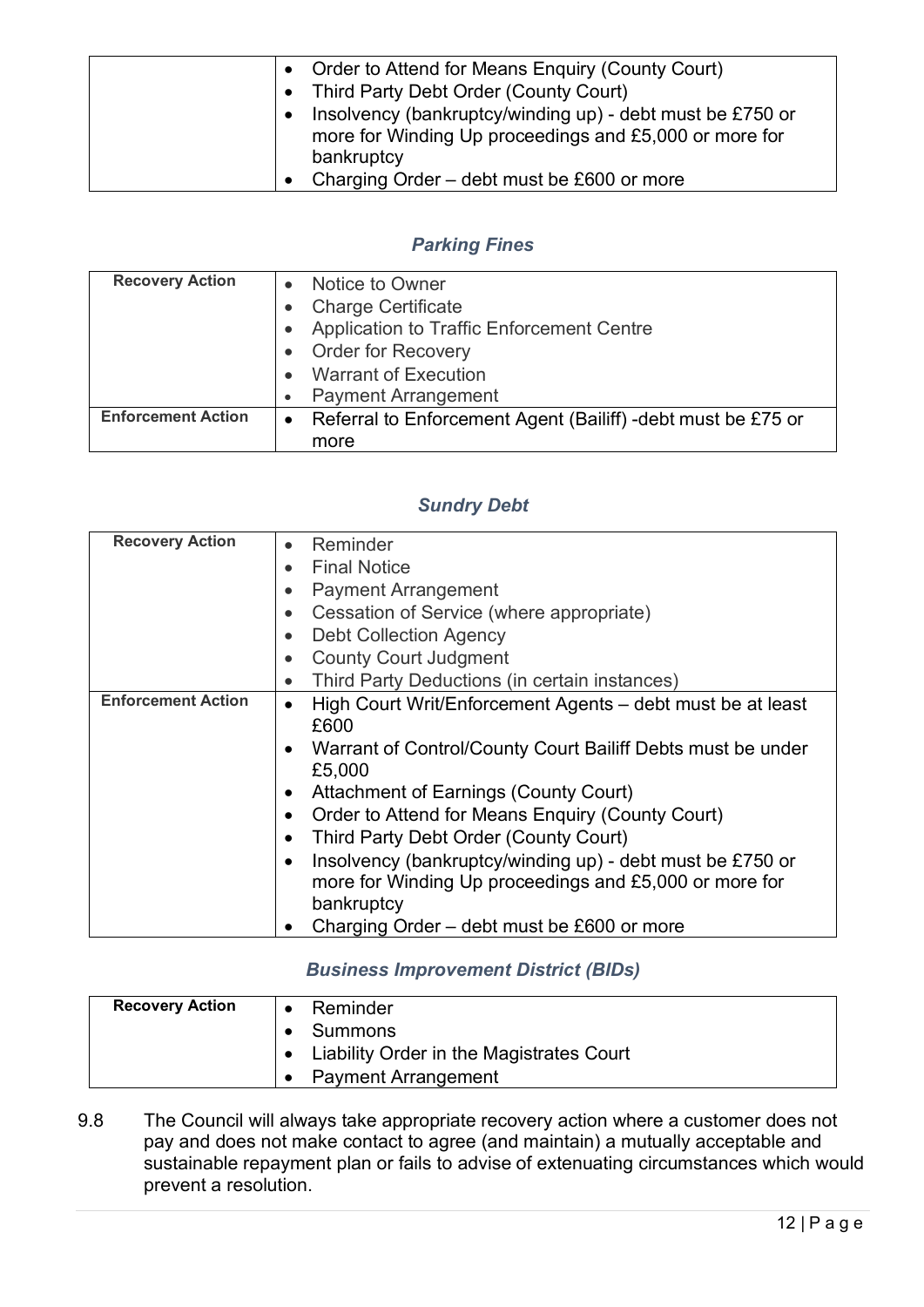- 9.9 Generally, once a repayment arrangement is agreed and providing the required payments are maintained, no further action will be taken. Arrangements can be reviewed at any stage, and reasonably renegotiated if necessary, upon contact. However, in respect of Council Tax, Business Rates and BIDs, if a court summons has been issued, the customer will be advised that the application for a Liability Order will continue and once that has been obtained, only then will action cease. This is to protect the Council's position in the event of non-payment. Reasonable costs are incurred and added to the amount already owed.
- 9.10 Where payment is 'ordered' by Magistrates or County Court, it is usually necessary to obtain a variation to the order.
- 9.11 Where the service is advised of extenuating circumstances and/or it has been determined and substantiated that recovery action will have a significant detrimental effect on the customer's wellbeing, the accounts may be held for a reasonable and appropriate period of time until a resolution is identified.
- 9.12 Recovery action may also be held where there is potential for a substantial reduction in the amount owed (for example an application for Council Tax Reduction has been submitted or where a relevant change in circumstances still has to be processed).
- 9.13 Where fees and costs are reasonably incurred, and legislation allows, they will be added to the amount(s) already owed.
- 9.14 Where there is non-payment and no alternative, debts (Council Tax, Business Rates, Parking Fines, BIDs and commercial rent) will be referred to the Council's Enforcement Agents for collection (see table). The minimum amount for referral is £75. The Enforcement Agent will apply statutory costs in accordance with legislation. Sundry debt and Overpaid Housing Benefit can be referred to the Council's appointed debt collection service, the minimum amount for referral is £55.

## <span id="page-12-0"></span>**10. Further Enforcement**

- 10.1 Customers who may be subject to further enforcement action (post Liability Order and usually once Enforcement Agent action has been exhausted) will have had several opportunities to engage with the Council and agree a repayment plan or resolution. All alternatives will be explored to secure payment (for example the issuing of an Attachment of Earnings Order).
- 10.2 Consideration will be given to the most effective or appropriate recovery method. This will include:
	- Committal to prison proceedings (A sentence could be for up to 90 days)
	- Insolvency action
	- Charging Orders
- 10.3 Every attempt will be made to contact the customer directly. At least two written warning notices will be issued advising of the potentially severe consequences. A home/site visit will also be undertaken prior to committal to prison proceedings or insolvency action.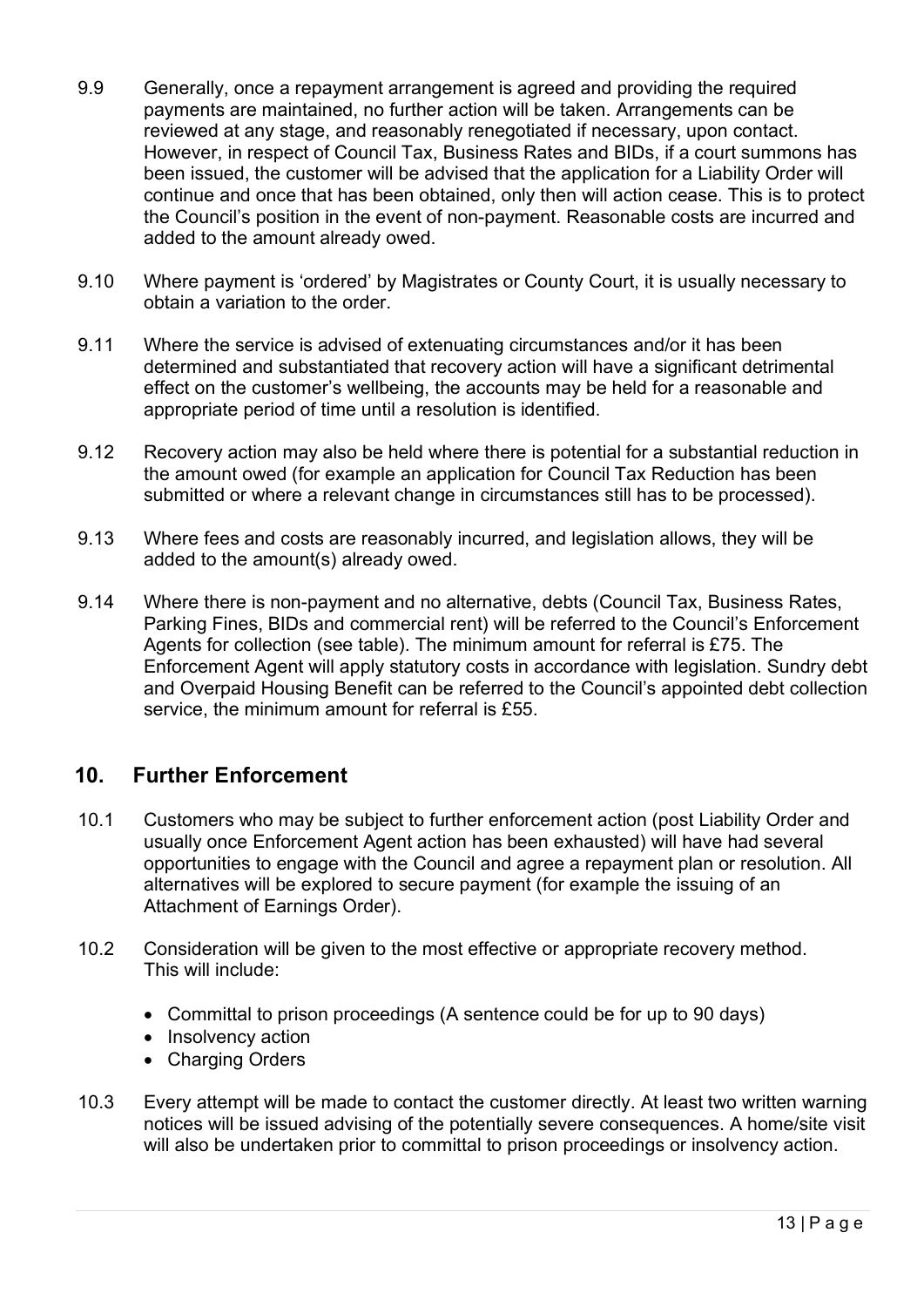- 10.4 Staff will undertake to establish and understand the customer's circumstances and welfare as well as the potential implications of taking further enforcement actions. This includes:
	- Whether the customer has the means to pay
	- Whether the customer has any assets
	- Payment history
	- Whether the customer is vulnerable or has any other extenuating circumstances that would reasonably preclude further enforcement action being taken
- 10.5 The focus will rely on taking swift, robust and decisive action on persons who are identified as having funds to pay their debts readily available and understanding the situation of those customers without readily available funds to take appropriate action or supportive measures.
- 10.6 Staff will record and document contact, warning notices, visits and the reasons why particular action is appropriate and pursued or rejected. Action will be proportionate, fair, equal and consistent.
- 10.7 Customers will be signposted to any approved and appropriate advice service or organisation.
- 10.8 Consideration will also be given to other wider implications:
	- Ongoing liability and future charges
	- Balancing the need to maximise collection whilst taking affordability into account
	- Duty to those who do pay to recover against those who do not
	- The Council's reputation
- 10.9 Insolvency action will only be taken following advice and guidance from an appointed specialist partner.
- 10.10 Where the Authority holds a legal charge over a property, an Order of Sale will only be applied for in accordance with the relevant legislation, civil procedure rules and good practice. In each case legal opinion will be sought. This action will always be a remedy of last resort and as such, a minimum of three visits will be conducted in an attempt to establish contact and afford further opportunity for the customer to engage with the Council. A full review will be undertaken to determine the individual's circumstances as well as to establish that there is sufficient equity in the property ensuring such action is cost effective.
- 10.11 It should be noted that arrangements for Deferred Payment Agreements (DPAs) in respect of social care charges are an exception to the above and are dealt with under different practice and legislation (for further information please visit the Council's website www.durham.gov.uk).

#### <span id="page-13-0"></span>**11. Repayment Arrangements**

11.1 When discussing arrears, reasons why the debt has arisen should be established and a course of action should be determined with the customer in order to prevent further arrears arising in the future. Current liability payments should be given priority.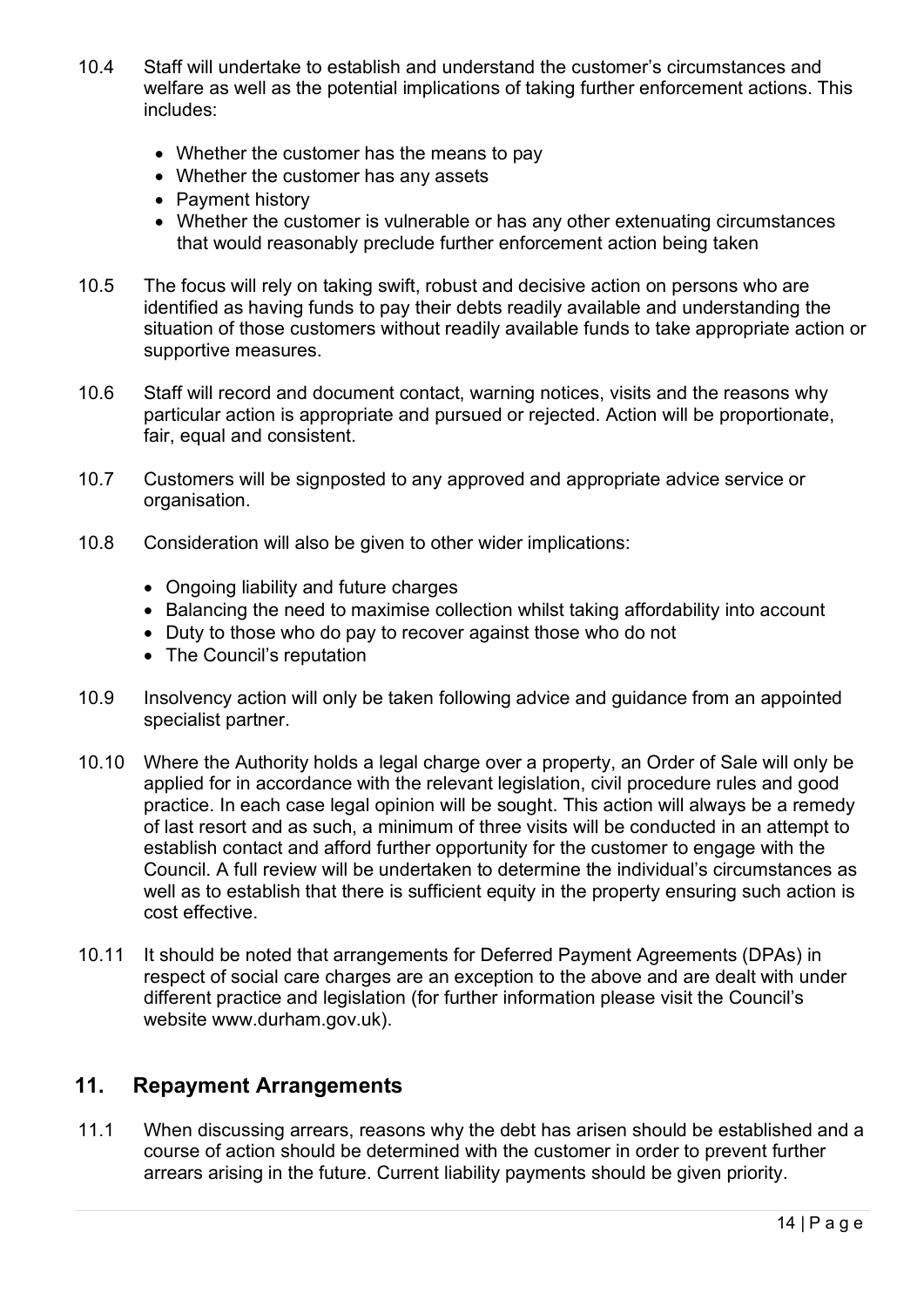- 11.2 The customer must be encouraged to apply for relevant welfare benefits (as detailed in Section 5.2), especially Housing Benefit, Council Tax Reduction, Universal Credit, at an early stage once their circumstances are established. A customer can make a claim online, by telephone, in person (appointments are made at Customer Access Points) or via the Department for Work and Pensions (DWP). Our in-house Welfare Rights team and Citizens Advice County Durham are also able to assist in this area.
- 11.3 Whilst staff are able to give some basic advice on the payment of outstanding debts, they are not fully trained or licensed experts in this area. Customers should be referred to Citizens Advice County Durham (which would be our preference) or signposted to the Money Advice Service. Information on these services and other advice agencies, such as Durham County Credit Union which has a number of service points throughout the county, is available on the Council's website [\(www.durham.gov.uk\)](http://www.durham.gov.uk/) and at Section 20 in this Policy.
- 11.4 Where there is genuine financial hardship, officers will make the customer aware of the Council's Council Tax and Business Rates Discretionary 13A Hardship Reduction Policies.
- 11.5 Where appropriate or where a mutually acceptable and sustainable repayment arrangement cannot be agreed, the customer should be asked to complete a statement of means, i.e. income and expenditure (this should also take irregular incomes into account), for evaluation. Staff have access to a budgeting tool based upon the Standard Financial Statement (SFS), used by many financial organisations, to assist with this.
- 11.6 Where customers are experiencing financial difficulties, they should nevertheless be encouraged to negotiate a realistic single payment arrangement, taking into account all relevant financial circumstances. Arrangements should be manageable and sustainable.
- 11.7 All payment arrangements will be confirmed in writing and will include service contact details. The consequences of non-payment should also be clearly explained. Arrangements can be renegotiated following a change in circumstances and upon contact.

## <span id="page-14-0"></span>**12. Use and Management of Enforcement Agents and Debt Collection Agents**

- 12.1 The ability to refer debt to an Enforcement Agent is an important tool in the recovery process. The Council appreciates the sensitivity surrounding Enforcement Agent action and cases are only sent to Enforcement Agents where it is deemed the most appropriate method of recovery.
- 12.2 In respect of Council Tax, and in the absence of payment, every attempt will be made to collect the debt via an Attachment of Earnings Order or an Attachment of Benefits Order rather than refer the case to an Enforcement Agent.
- 12.3 The Council has taken the Enforcement Agent and Debt Collection service in-house (County Durham Outreach and Support). This is supported by one external contractor for 'out of area' debt and to provide resilience to the new service. Collection by County Durham Outreach and Support (CDOS) will provide opportunity for a more joined-up,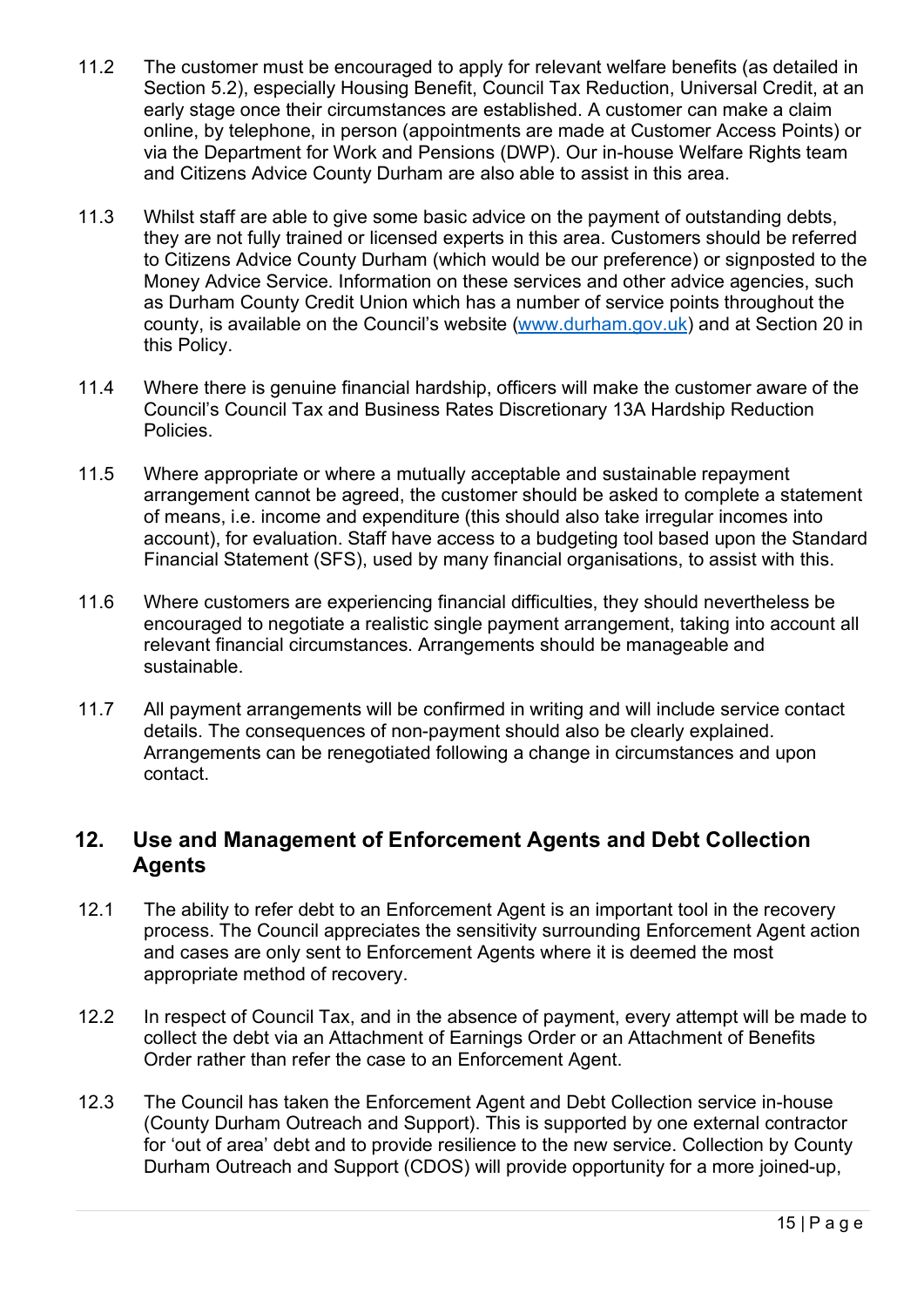streamlined and flexible approach to debt recovery and management, and will aid a single view of debt to offer more cohesion.

- 12.4 Enforcement Agents are selected with regard to their performance, customer service standards and capabilities. CDOS will adopt the National Standards for Enforcement Agents but will also ensure that the Council's values and behaviours are embedded, along with a robust Code of Conduct. The same arrangements will apply to the external contractor. Performance management measures will be implemented to ensure compliance and quality of service (this will also apply to the external contractor).
- 12.5 Enforcement Agents will be able to signpost customers to support including, the Council Tax Reduction Scheme, discretionary and hardship funding, Welfare Rights, Citizens Advice County Durham, Money Advice Service, Credit Unions, Housing Solutions, social care, etc. where appropriate. By working closely with the Assessment and Awards and Collections teams, Enforcement Agents will also identify and promote entitlements to discounts, exemption and reliefs as appropriate to maximise income for both Council Tax and Business Rates customers.
- 12.6 A key factor for Enforcement Agents will be to identify and understand vulnerable customers or customers struggling to manage the impact of Covid-19 and/or other welfare and financial issues. They will adopt a supportive and flexible approach. The customer's welfare will be the utmost priority and the relevant signposting will be undertaken. Action may be withdrawn where appropriate. The external contractor will have a dedicated team to deal with vulnerable customers and situations.
- 12.7 The Council will balance the requirement for effective debt collection with the reasonable, fair and lawful behaviour of its Enforcement Agent functions.
- 12.8 Any third party, or contractor, engaged by the Council to collect monies on its behalf will operate within strict guidelines, set out in an agreed Code of Practice.
- 12.9 If the debt has been referred to a third party to collect, the Council will intervene where there are exceptional circumstances to seek a resolution.
- 12.10 The third party will be informed of any payments received by the Council, or, changes to the charges, on debts referred for collection. This does not prejudice any statutory fees or charges levied by the third party for recovery action taken on behalf of the Council.

#### <span id="page-15-0"></span>**13. Tracing Absconded Customers**

- 13.1 The Council will make all necessary attempts to trace any customer that has absconded to ensure that recovery action can be continued. This will include checking all legal internal and external sources of information, social media in the public domain and using tracing agents where appropriate.
- 13.2 Where permitted by law, searches will be conducted with the help of credit referencing agencies such as Experian or TransUnion (previously Call Credit) to help trace absconders and to gain insight into a customer's ability to pay.
- 13.3 The timelines of tracing, allowing time for the customer to resurface, will be considered before the debt is reviewed for write off.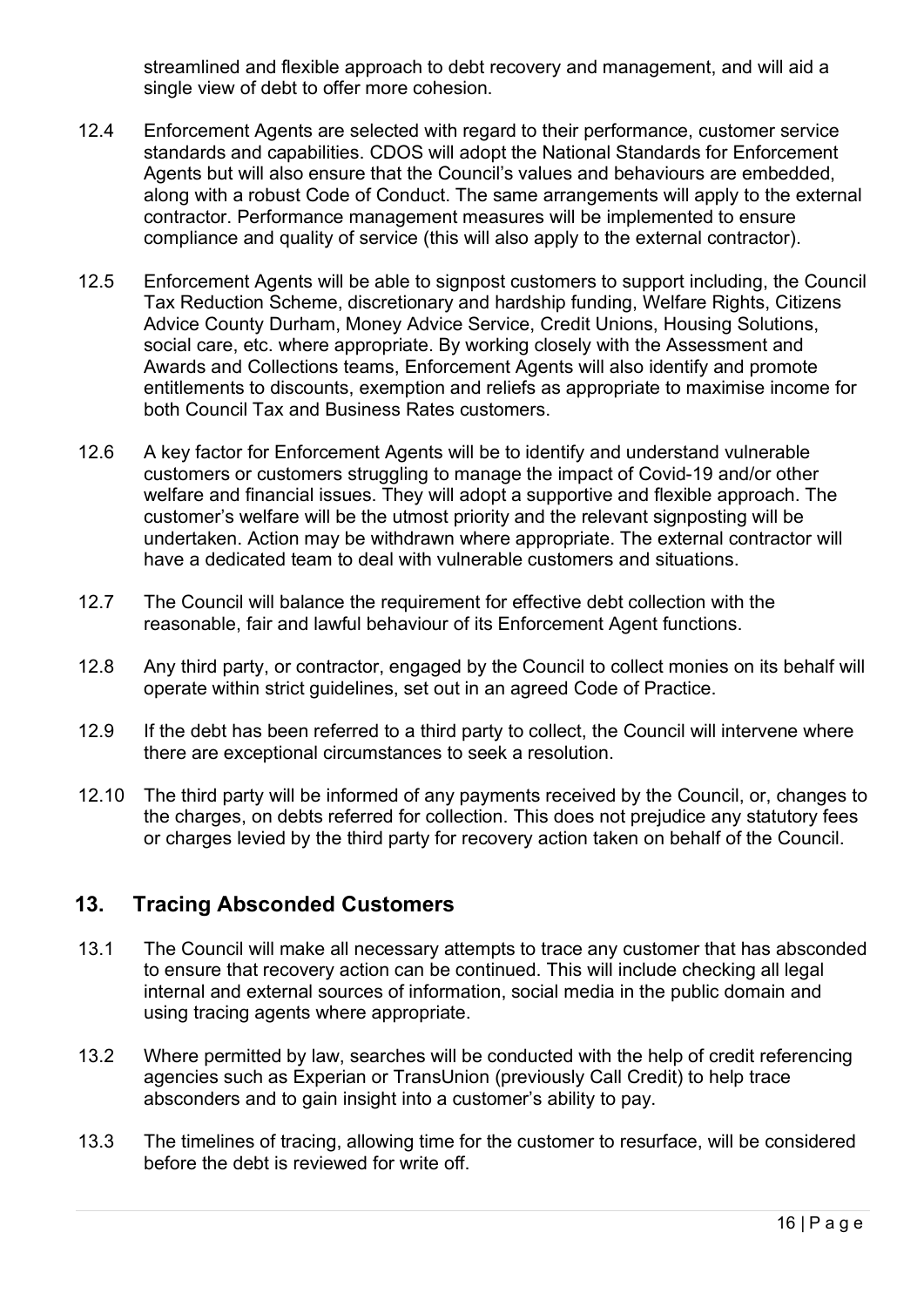# <span id="page-16-0"></span>**14. Write Off (irrecoverable amounts)**

- 14.1 There will be limited circumstances where it is appropriate to consider writing off the amount(s) owed (or part thereof) to the Council. The reasons may be legislative, may be a directive from Her Majesty's Court Service (HMCS) or by local management (where circumstances dictate). Where a debt is determined as non-recoverable, or a credit as non-refundable, it will be identified as such at the earliest possible opportunity and properly dealt with in accordance with the Council's financial regulations and Debt Write Off Policy.
- 14.2 The Council's constitution sets out details of the delegated powers for writing off irrecoverable amounts of Council Tax, Non-Domestic Rates, commercial rents and associated charges, Overpaid Housing Benefit, sundry debts, social care charges, Care Connect charges, school transport charges, school meal charges, etc.
- 14.3 With regard to sundry debt (general invoices), it is important to differentiate between a write off and a credit note. A write off is an amount owed that will never be collected. A credit note is issued in various situations to correct a mistake on an invoice, for example, where an invoice is overstated. A credit note must not be used as a substitute for a write off. It is financially incorrect in respect of accounting terms with potential VAT implications.
- 14.4 If an individual is on a low income (for example, in receipt of welfare benefits) and has no ability to repay any accumulated debt, and there is no future prospect of an improvement in their financial situation (which must be evidenced and recorded) and leads to a determination that the debt is irrecoverable, writing off the debt (either wholly or partially) should be considered. Approval must be sought from the Payments, Income and Support Assistant Manager or Manager.
- 14.5 Further details can be found in the Council's Debt Write Off Policy.

## <span id="page-16-1"></span>**15. Vulnerable People**

- 15.1 The Council recognises that some members of the community are considered more vulnerable due to their circumstances and may require additional support in dealing with their financial and personal affairs.
- 15.2 Vulnerability does not necessarily mean that a person will not be required to pay amounts they are legally obliged to pay. However, where it is deemed that the vulnerability impacts their ability to pay, or, recovery action would be detrimental to an individual's wellbeing, consideration must be given to:
	- Allowing more flexible and extended repayment arrangements
	- Postponing or withdrawing recovery action
	- Assisting and signposting the person to claim benefits, financial assistance, reductions in charge, other entitlements and support
	- Referring the person to sources of independent free advice
	- Providing information in an accessible and acceptable format
	- Agreeing a temporary repayment arrangement with lower payments than would normally be agreed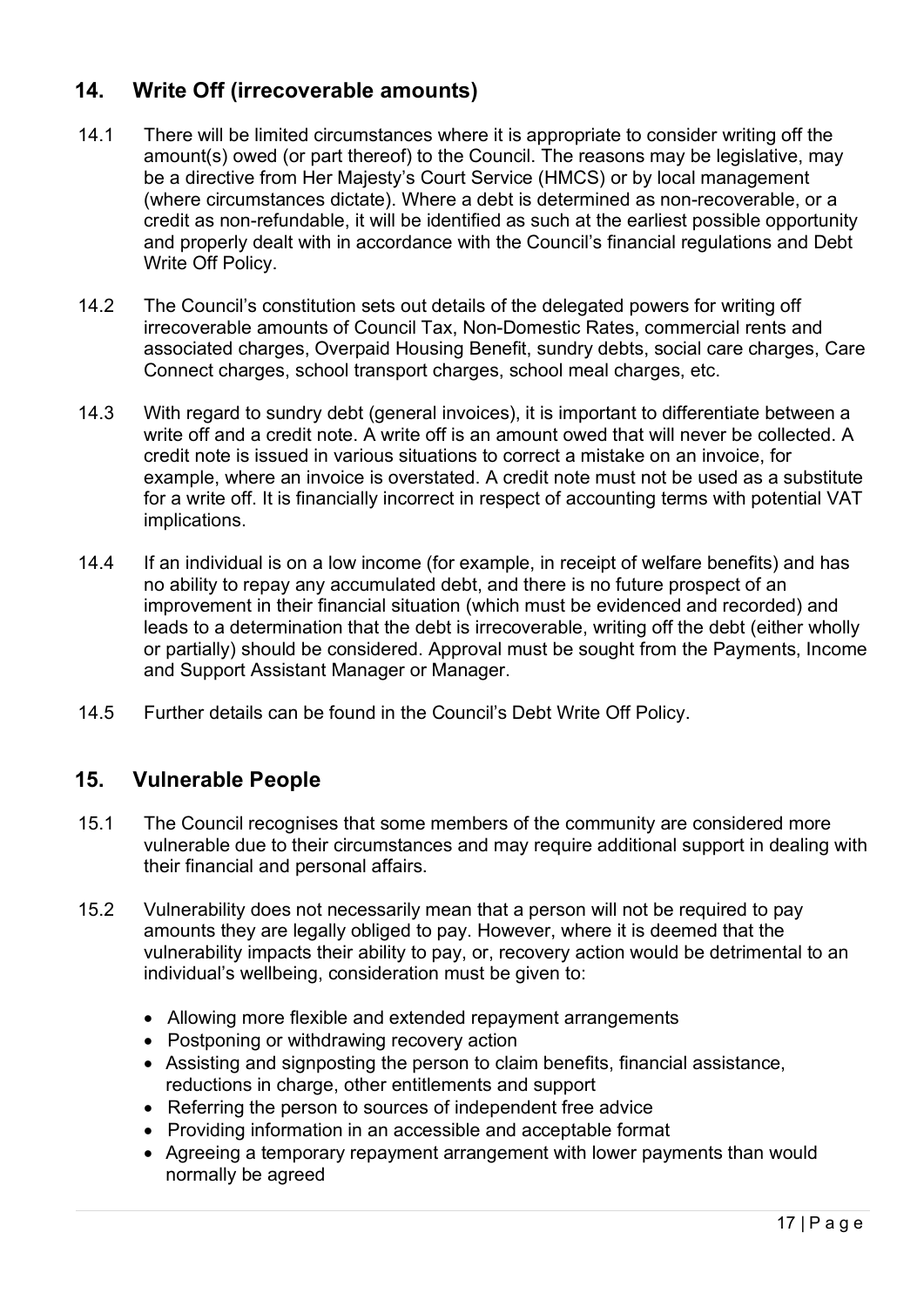- Informing other appropriate service areas within the Authority of any concerns regarding the customer's safety or welfare
- 15.3 The cause of vulnerability may be temporary or permanent in nature and the degree of vulnerability will vary widely.
- 15.4 Staff will receive dedicated training on vulnerability and related issues to better equip them and help them to proactively identify signs at the earliest opportunity.
- 15.5 The following list identifies characteristics of persons who could be considered vulnerable. This list is not intended to be exhaustive and each case should be considered on an individual basis and taking all relevant factors into account. For the purpose of this Policy the key factor in determining whether a person should be regarded as vulnerable will be the circumstances which give rise to the concern that the vulnerability will affect their ability to deal with financial affairs or ability to pay, or, where recovery action would be detrimental to the individual's wellbeing.

| <b>Disabled Persons</b>                                                                                                                                                  | A person with a disability is not necessarily vulnerable for the<br>purposes of this Policy. However, where the disability affects<br>the person's ability to pay or where recovery action would be<br>detrimental to the individual's wellbeing then the person should<br>be considered to be vulnerable.                                                                                                                                                                                |
|--------------------------------------------------------------------------------------------------------------------------------------------------------------------------|-------------------------------------------------------------------------------------------------------------------------------------------------------------------------------------------------------------------------------------------------------------------------------------------------------------------------------------------------------------------------------------------------------------------------------------------------------------------------------------------|
| Persons with Mental<br><b>Health Impairment</b><br>or Learning<br><b>Difficulties</b>                                                                                    | If it is evident that the individual has mental health issues or<br>learning difficulties which affect their ability to pay or<br>understanding, or where recovery action would be detrimental<br>to the individual's wellbeing then the person should be<br>considered to be vulnerable. Further enquiries may need to be<br>made with Social Services. A reduction in Council Tax may be<br>applicable as there is provision within legislation for Severe<br>Mental Health Impairment. |
| Persons<br>Experiencing<br>Serious Illness,<br>including Mental<br><b>Health Illness</b>                                                                                 | A customer or a customer's partner suffering from a serious or<br>life-threatening condition that affects their ability to pay or<br>understanding, or where recovery action would be detrimental<br>to the individual's wellbeing then the person should be<br>considered to be vulnerable.                                                                                                                                                                                              |
| Persons receiving<br>Income Support,<br>Job Seeker's<br>Allowance,<br><b>Employment and</b><br>Support Allowance,<br><b>Universal Credit or</b><br><b>Pension Credit</b> | Those on Income Support, Job Seeker's Allowance,<br><b>Employment and Support Allowance, Universal Credit or</b><br>Guaranteed Pension Credit may be vulnerable for the purpose<br>of this Policy as they may experiencing financial hardship.                                                                                                                                                                                                                                            |
| Claimants that are<br>new to Universal<br>Credit in the first 6<br>weeks of the claim                                                                                    | Applications can take up to 6 weeks to be put into payment<br>during which time customers may be experiencing extreme<br>hardship.                                                                                                                                                                                                                                                                                                                                                        |
| Unemployed<br>Persons                                                                                                                                                    | Unemployment does not automatically mean the customer is<br>vulnerable. For example, a person may have received a                                                                                                                                                                                                                                                                                                                                                                         |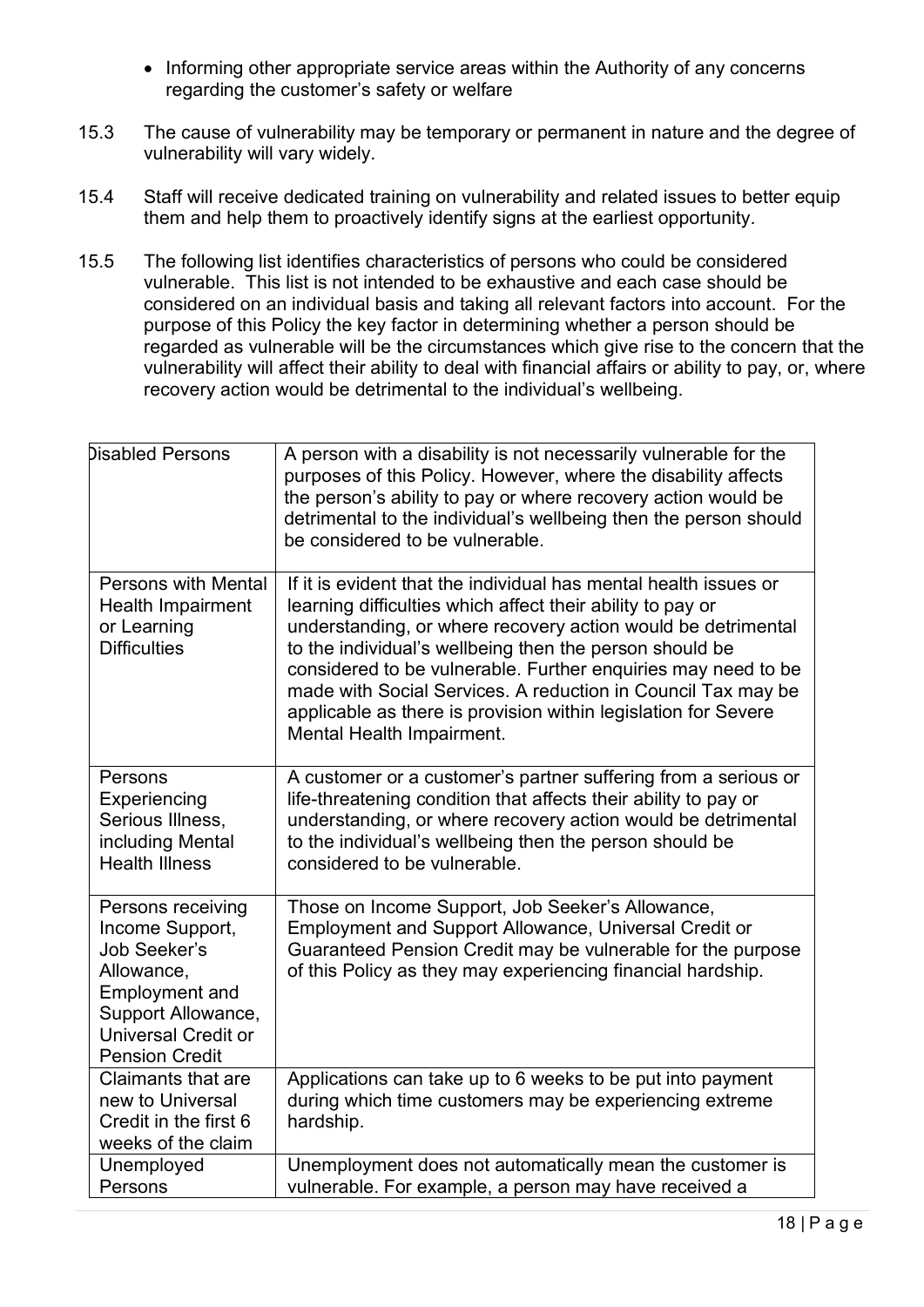|                                                            | substantial redundancy payment and be financially secure in<br>the short-term. However, loss of employment may result in<br>serious financial and personal difficulties if they are suddenly<br>unable to meet their existing financial commitments. A person<br>who has recently become unemployed after a long period of<br>employment may be unfamiliar with processes for claiming<br>benefits and may need additional assistance to understand<br>their entitlements.   |
|------------------------------------------------------------|------------------------------------------------------------------------------------------------------------------------------------------------------------------------------------------------------------------------------------------------------------------------------------------------------------------------------------------------------------------------------------------------------------------------------------------------------------------------------|
| A Person who has<br>difficulty<br>understanding<br>English | If a person does not understand either spoken or written<br>English, vulnerability should be considered, particularly if they<br>do not have support from family members who can speak and<br>read English. The Council will provide appropriate translation<br>where necessary.                                                                                                                                                                                             |
| Persons Aged<br>Under 18                                   | It is unlikely that a person aged under 18 years will owe any<br>sums to the Council. However, it is possible that a person may<br>assist or care for a parent or other older person and could<br>contact the Council on their behalf. A person aged under 18<br>years may be the only person at home when an enforcement<br>visit takes place and therefore the visit should be abandoned.<br>The Council will always treat any person under 18 years old as<br>vulnerable. |
| Care Leavers aged<br>18 to 25                              | As the corporate parent, the Council wishes to maximise the<br>support for care leavers up to the age of 25 years. 100%<br>exemption from Council Tax is awarded to those care leavers<br>who are liable to pay in their own right. Also, from a Council<br>Tax perspective, when a care leaver moves into any<br>household, the bill will be reduced to 50%. The Council<br>considers care leavers to be vulnerable.                                                        |
| A Person Recently<br><b>Bereaved</b>                       | A person suffering the recent bereavement (this may be up to<br>52 weeks) of a partner, child or close relative may be<br>considered to be a vulnerable person.                                                                                                                                                                                                                                                                                                              |
| <b>Lone Parent</b>                                         | A lone parent is not necessarily a vulnerable person and it is<br>recognised that some lone parents are financially secure.<br>However, lone parents, and in particular those with very young<br>children, may have difficulty in undertaking employment and<br>are therefore reliant on welfare benefits.                                                                                                                                                                   |
| Pregnancy                                                  | A person in the later stages of pregnancy may find dealing with<br>serious financial issues stressful, particularly if they are not<br>supported by a partner, or if they are living on a low income.<br>Any additional essential expenditure due to the pregnancy or<br>birth of a child can often compound this situation.                                                                                                                                                 |
| A person that has<br>difficulty reading or<br>writing      | A person may be regarded as being vulnerable if they have<br>difficulties in reading or writing because they are either unable<br>to, or do not understand written notices. People who have<br>difficultly reading or writing may be embarrassed and reluctant<br>to reveal their difficulties. If there is concern that a person has                                                                                                                                        |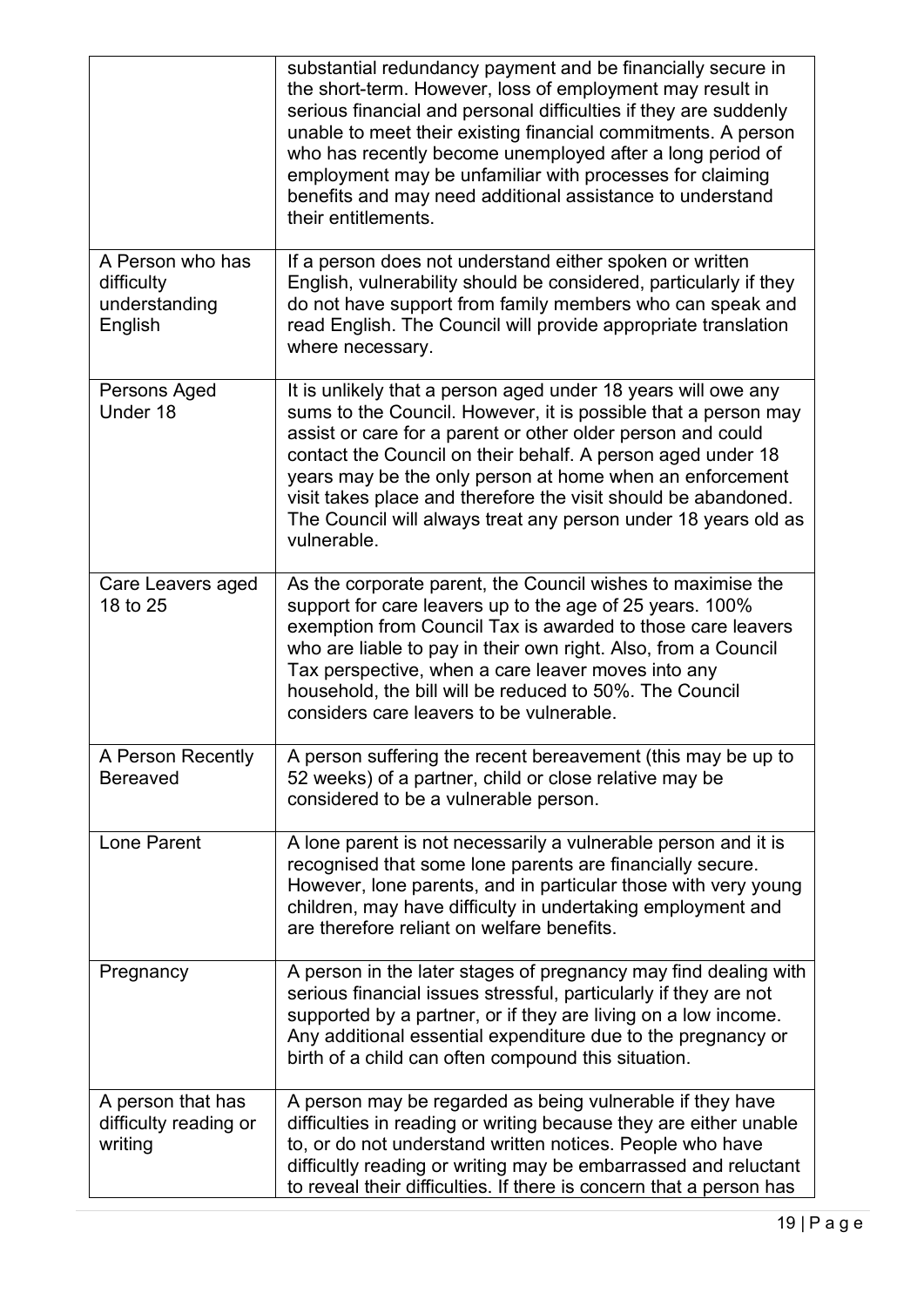|                                         | such difficulties, sensitivity must be applied when dealing with<br>such cases.                                                                                                                                                               |
|-----------------------------------------|-----------------------------------------------------------------------------------------------------------------------------------------------------------------------------------------------------------------------------------------------|
| Ex-service<br>personnel and<br>veterans | It is a national priority to assist ex-service personnel,<br>particularly those who may have suffered ill health or injury as<br>a result of service. The intention is to support them with the<br>transition from military to civilian life. |
| <b>Homeless Persons</b>                 | A homeless person in all likelihood will be experiencing both<br>personal and financial hardship. Individuals must be<br>signposted to all relevant support and assistance, particularly<br>Housing Solutions, Welfare Assistance, etc.       |
| <b>Victims of Domestic</b>              | This includes physical, mental or emotional harm and/or                                                                                                                                                                                       |
| Abuse                                   | financial loss and, may result in depression, anxiety, other<br>mental health issues                                                                                                                                                          |
| Carers                                  | Carers are often in very stressful, emotional and sensitive                                                                                                                                                                                   |
|                                         | circumstances and may be in need of extra help and support                                                                                                                                                                                    |

## <span id="page-19-0"></span>**16. Performance Monitoring**

- 16.1 This Debt Management Policy is underpinned by robust performance management. A range of key performance indicators and targets will be agreed and set annually to monitor the cost and effectiveness of recovery action taken.
- 16.2 Monthly and quarterly monitoring of these targets will be undertaken and reviewed.
- 16.3 Budget managers will utilise the relevant debt management information/tools available to them, i.e. Business Intelligence.
- 16.4 Internal audits and quality checks on work processes, procedures and accounts will be reviewed regularly to ensure compliance, governance, accuracy, fairness and consistency.
- 16.5 Collection rates will be monitored to identify performance against targets set for the collections of debts. Performance is benchmarked with other local authorities.
- 16.6 Records will be maintained to identify the number of cases progressed at each stage of the recovery process.
- 16.7 Complaints will be monitored and recorded to help enable service improvements, to address non-compliance/unacceptable behaviours or actions and to identify learning opportunities and training requirements.
- 16.8 Service Level Agreements will be monitored.

#### <span id="page-19-1"></span>**17. Costs and Interest**

17.1 Where legislation allows, statutory and/or reasonable fees and costs incurred in taking recovery action will be added to the amount(s) already owed.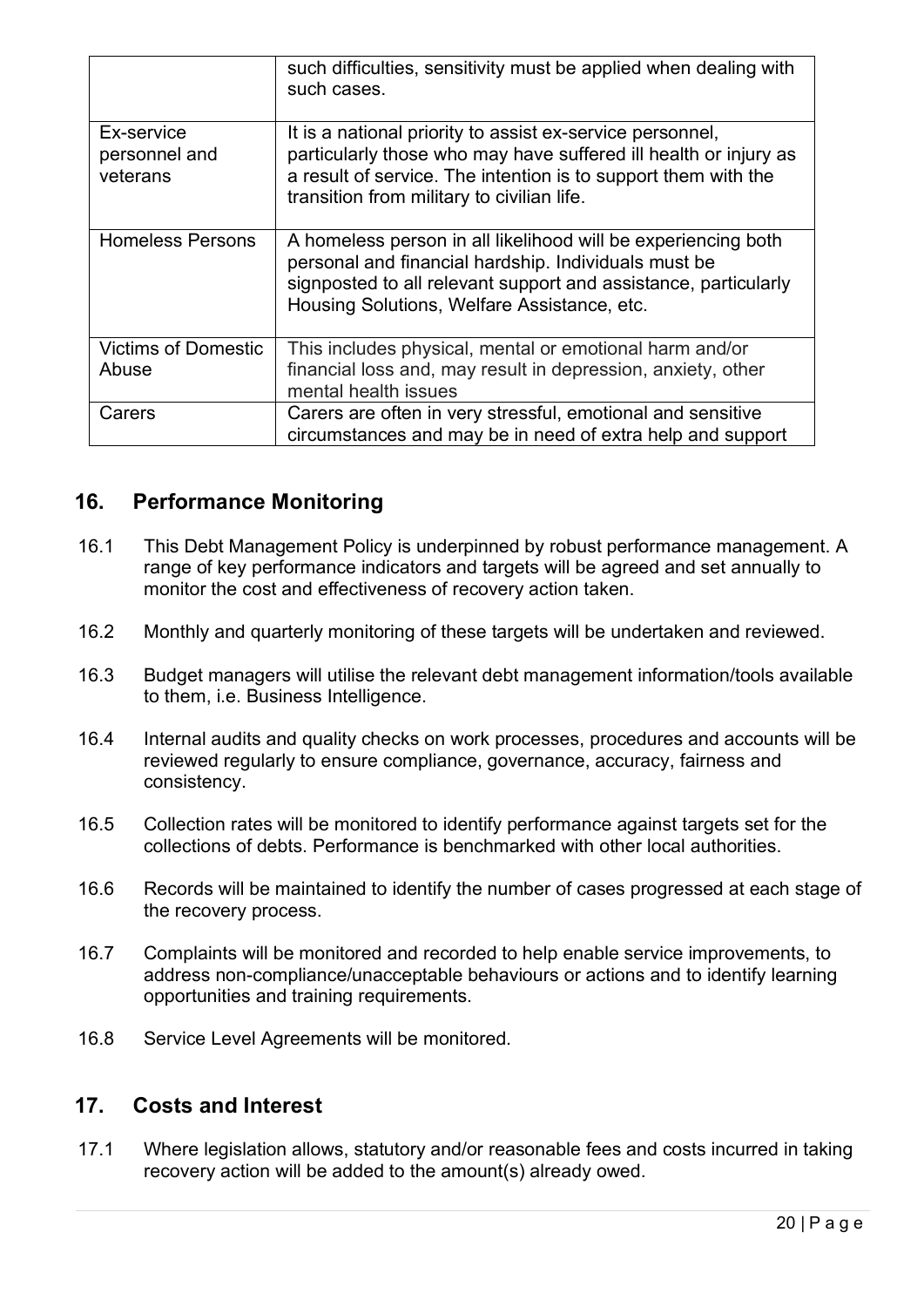- 17.2 In certain circumstances the level of costs will be a determination by the Court. However, where financial hardship has been determined, officers will have discretion not to enforce costs but the justification for this must be documented.
- 17.3 At the discretion of the Court, under Section 69 of the County Courts Act 1984, interest may be added to a sundry debt once the County Court Judgment is obtained. Interest accrues on a daily basis at a rate of 8% from the date of the invoice until the date the County Court Judgment is granted.
- 17.4 If a charging order is obtained, for any debt stream, under the County Courts (Interest on Judgment Debts) Order 1991 Section 4(2) interest of 8% also accrues from the date the final charging order was granted, until the date the debt is paid in full. Again, this is at the Court's discretion and would be decided by the Judge when the final charging order is granted.
- 17.5 Whilst interest is not an incurred expense, it does compensate for the additional cost in obtaining a Judgment and for the loss of cash flow.
- 17.6 The appropriate officers (those managing cases and representing the Council at Court) have delegated powers which allow the discretion to remove all or part of the interest charged should circumstances justify this. For example, this may be in cases where Court mediation is instigated, and a negotiated agreement reached.

#### <span id="page-20-0"></span>**18. Review**

- 18.1 The application, effectiveness and fairness of the Debt Management Policy in practice is monitored on a weekly/monthly/quarterly basis by officers within the Council's financial services and by officers from other key services within the Authority. This work includes a review of the detailed procedures that underpin this Policy and ensures that the Council is proactive in identifying potential issues.
- 18.2 These processes are an integral element of the Council's core key financial systems and will be subject to annual review by the Internal Audit Section.
- 18.3 External audit services will also review aspects of the Council's debt management approach/arrangements.
- 18.4 Recovery procedures underpinning this Debt Management Policy are made available to all staff involved in the billing and collection functions and recovery of sums due to the Council.
- 18.5 The Council is committed to continuous improvement and it is critical that new approaches and ways of working are introduced to make improvements. This includes examining and implementing digital debt interventions to support response. This policy will be subject to regular review and assessed on its contribution to the improvement process. The Finance and Transactional Service teams have robust mechanisms in place to review the effectiveness of the application of this Policy in practice.
- 18.6 This Debt Management Policy will be subject to a formal annual review, appropriate internal and external stakeholders, including Citizens Advice County Durham will be invited to contribute and comment.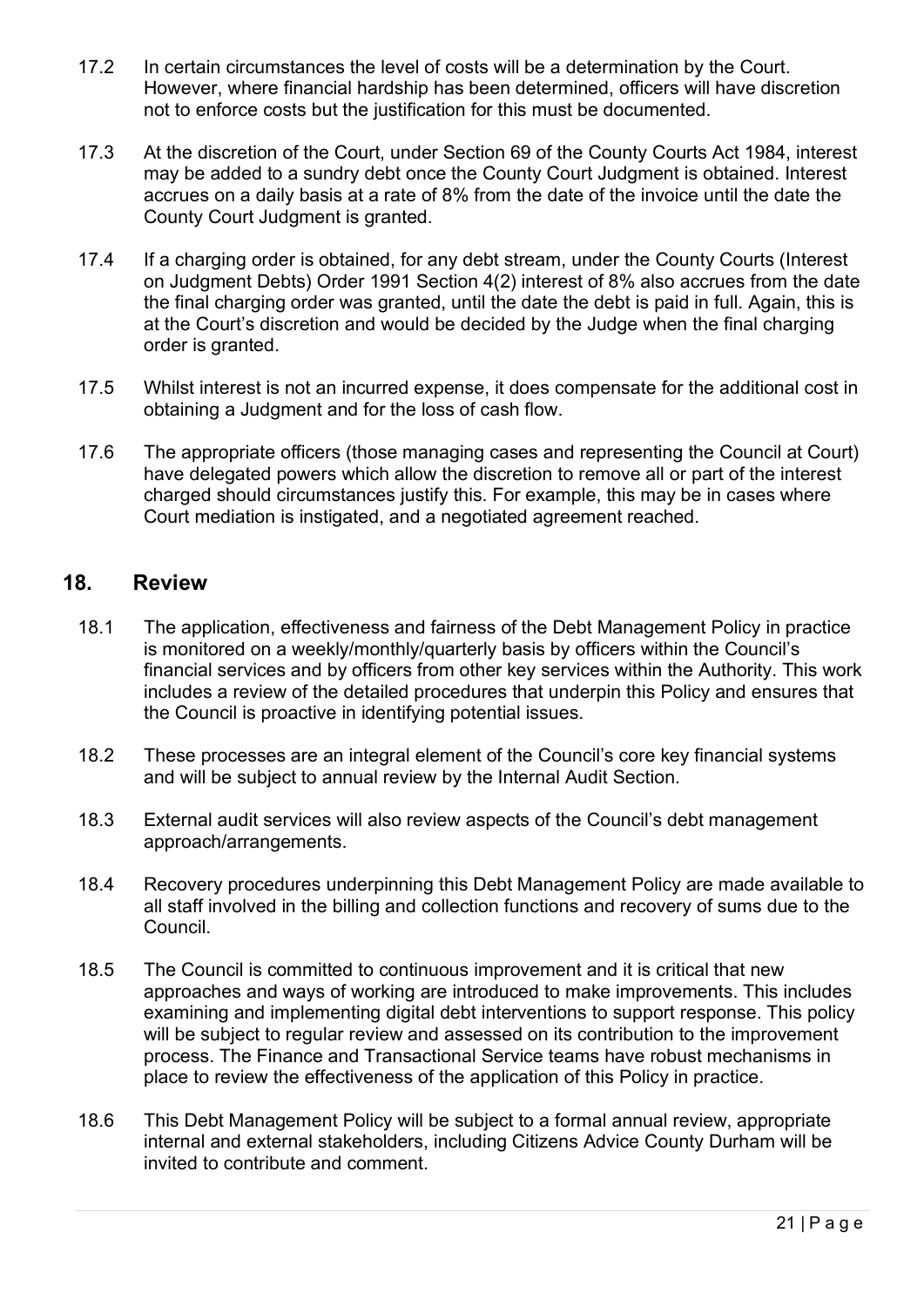## <span id="page-21-0"></span>**19. National Disasters/Covid-19**

- 19.1 In these instances, the Council will consider extraordinary measures and potentially implement additional support and take alternative approaches.
- 19.2 Wider implications may include Government guidance and changes to legislation at short notice.
- 19.3 Given the severity of the spread of COVID-19 and the measures that the Government and financial institutions have taken, the Council reconsidered its approach to debt collection. The supportive measures taken by the Government include:
	- 12-month Business Rate holiday for all retail, hospitality and leisure businesses
	- Business grants funding
	- Business Interruption Loan Scheme
	- Business Bounce Back Loans
	- Self-employed Grants
	- HMRC Time to Pay Scheme
	- 3-month mortgage, loan and credit payment holidays
	- Changes to SSP
	- Ban on housing and business evictions for non-payment of rent (defined period)
	- Increased personal allowances for welfare benefits
	- £500M Hardship Fund designed to further assist working-age Local Council Tax Reduction Scheme (LCTRS) claimants with a £150 top-up towards their Council tax liability
- 19.4 The Council took a proportionate approach, in addition to the above, and extended its support to help customers avoid financial hardship and to assist them in managing their finances, helping them to 'bridge the gap by:
	- Ceasing all recovery action from March 2020 to February 2021
	- Extending the Council Tax Hardship Fund payments to £300 per household (pro rata for those owing less than £300) for those working-age LCTRS claimants to top-up the reduction to their Council Tax liability. This scheme is extended to 31 March 2022
	- Offering a Deferred Payment Scheme where payments for Council Tax and Business Rates could be delayed or/and extended
	- Paying out Business Grants quickly and efficiently
	- Providing Additional funding for Welfare Assistance and Discretionary Housing **Payments**
	- Providing an additional specific Council Tax Discretionary 13A Hardship Policy and scheme. This scheme is extended to 31 March 2022
	- Providing a wider range of signposting, both in content and to reach more customers
	- Issuing a non-statutory reminder/advice notice before taking legislative recovery action
	- Taking a much more flexible and supportive welfare approach to debt collection, for example, welfare telephone calls/visits specifically targeted at those customers in crisis and those at risk of crisis
	- Postponing enforcement action for at least 12 months and giving more credence and consideration to the need for forbearance in cases of vulnerability and hardship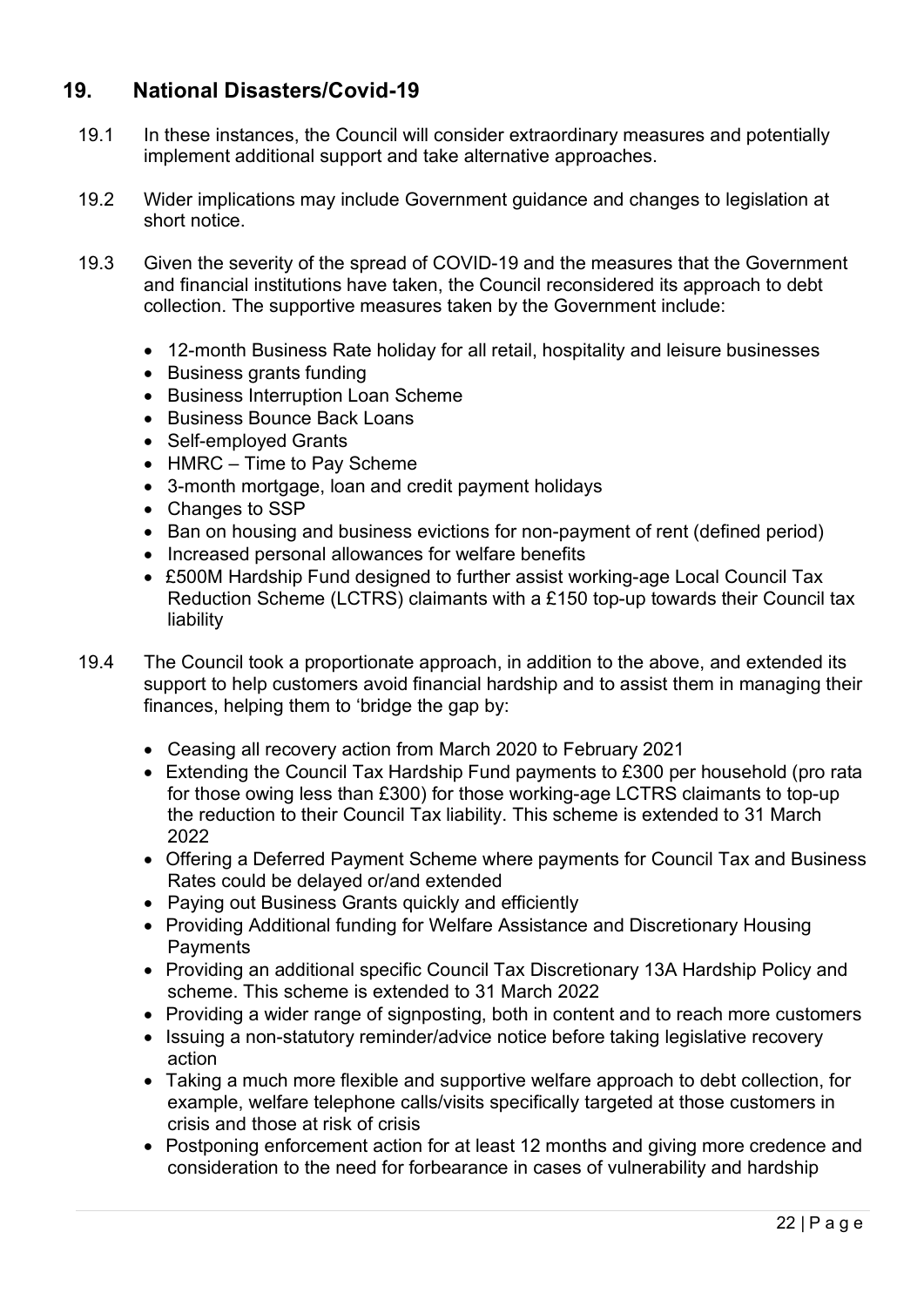19.5 The Government Debt Management Function (GDMF) which is part of the Fraud, Error, Debt, and Grants Service of the Cabinet Office, issued a guidance document covering key principles and standards for all Government organisations to consider in their delivery of operational debt management processes during and post Covid-19. The Council adopted and applied their standards and 'Principles of Fairness' as part of a review of its debt management and collection.

## <span id="page-22-0"></span>**20. Signposting – Advice and Support**

- 20.1 The Council is committed to providing as much support and advice to our customers as possible. Every attempt will be made to take a proactive approach to this and to working with our partners and stakeholders, such as Citizens Advice County Durham, to maximise opportunity.
- 20.2 Correspondence and documentation wherever possible will advise that free independent debt advice can be sought at Citizens Advice County Durham.
- 20.3 The Council's website also provides further support and advice (particularly for the current circumstances www.durham.gov.uk/covid19money).
- 20.4 The following provides key contact details for our customers.

#### **Durham County Council**

- Can provide general information and advice on Council Tax discounts, disregards and exemptions, including single person discount
- Can discuss any difficulties you have paying your Council Tax or Housing Benefit overpayment. We can discuss a payment plan to help with your overall household budgeting
- Can talk through any reduction you've had in your income to see if you may be entitled to Council Tax Reduction
- Can provide advice on claiming a Discretionary Housing Payment if you are having difficulties in paying a shortfall in your rent

[www.durham.gov.uk](http://www.durham.gov.uk/) Tel: 03000 260000

#### **Welfare Rights**

Have specialist officers who can help you if you need:

- To understand what benefits you may be entitled to
- Support with making a benefits claim
- Support to make an appeal against a benefit decision
- Representation at an appeal

[www.durham.gov.uk/welfarerights](http://www.durham.gov.uk/welfarerights) Tel: 03000 268968

#### **Welfare Assistance**

You may be able to get help from our welfare assistance scheme. This can be to help you stay or get into housing, or with your daily living expenses.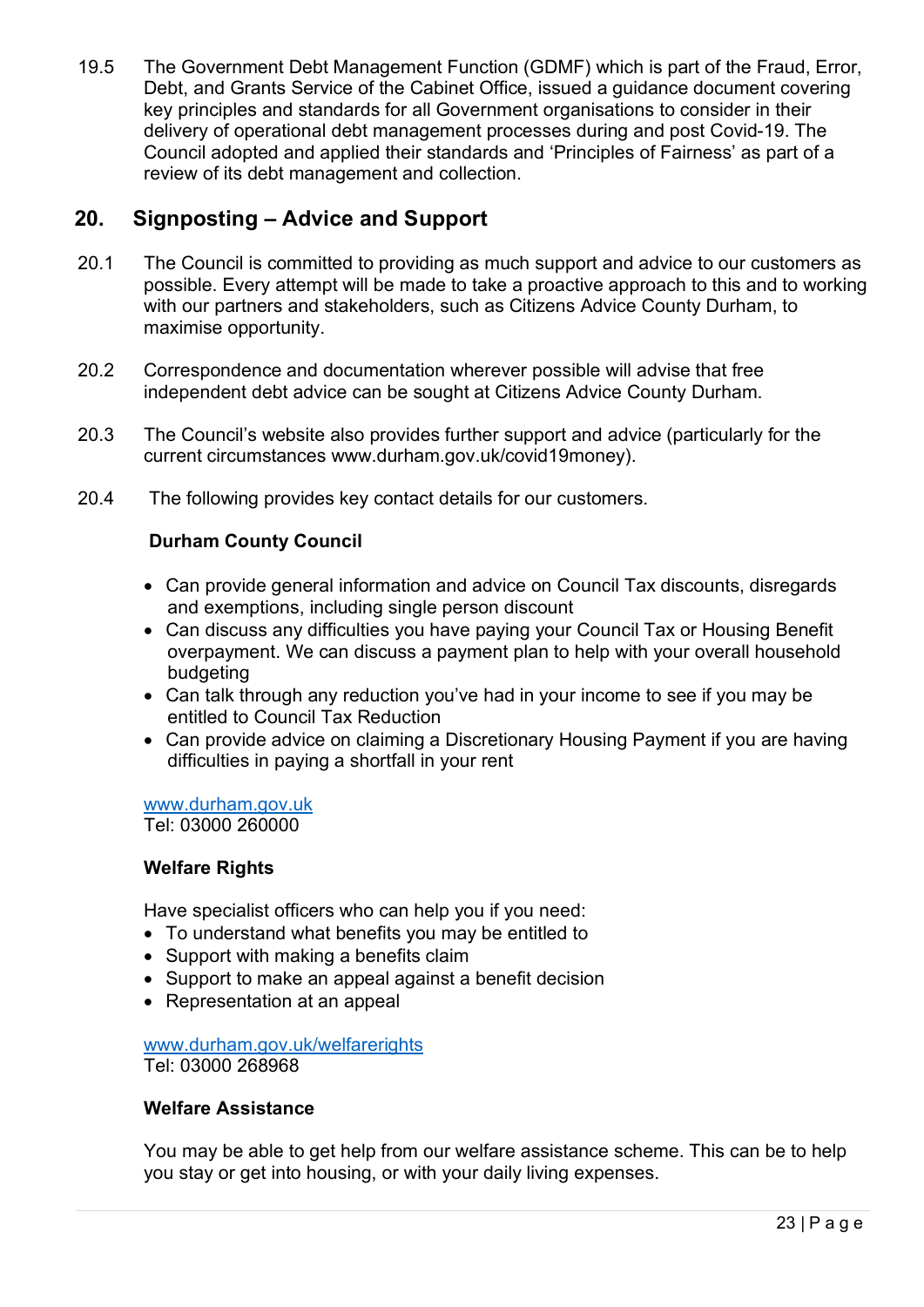#### <span id="page-23-0"></span>[www.durham.gov.uk/welfareassistance](http://www.durham.gov.uk/welfareassistance) Tel: 03000 267900

#### **Free School Meals**

Free school meals are available to all children in reception, year 1 and year 2. They are also available to primary and secondary children whose parents/carers receive certain benefits.

[www.durham.gov.uk/freeschoolmeals](http://www.durham.gov.uk/freeschoolmeals)

#### **Free Independent Debt Advice**

Citizens Advice County Durham are a local charity who provide debt and other advice to thousands of people every year. Their services are free, confidential and impartial, so if you're struggling with your Council Tax bill, or any other debts, they can provide guidance, money advice and debt solutions.

[www.citizensadvicecd.org.uk](http://www.citizensadvicecd.org.uk/)

Tel: 0300 323 2000 (Monday to Friday 9am to 4pm)

Further details of the financial help and support offered by the Council, as well as information on other organisations who can offer assistance, are available on the Council's website.

[www.durham.gov.uk/](http://www.durham.gov.uk/debtadvice)[debtadvice](http://debtadvice)

#### **21. The Debt Respite Scheme (Breathing Space)**

- 21.1 The Debt Respite Scheme (Breathing Space Moratorium and Mental Health Crisis Moratorium) (England and Wales) Regulations 2020 make provision for those individuals in problem debt, providing the right to legal protections from creditors. The legislation became effective on 4 May 2021.
- 21.2 A standard Breathing Space Moratorium gives eligible individuals with problem debt legal protection from creditor action for up to 60 days. A Mental Health Crisis Breathing Space is available to a person certified as receiving mental health crisis treatment by an approved Mental Health Professional (AMHP). The moratorium can be in place for the length of person's mental health crisis treatment, plus 30 days.
- 21.3 In order to qualify for a Breathing Space, a customer must first seek debt advice from a regulated debt advice provider (DAP). The DAP will assess the customer's circumstances and determine the most appropriate course of action, and where applicable, the customer's eligibility for Breathing Space.
- 21.4 A Breathing Space starts the day after the customer's details are received onto the Breathing Space register (maintained by the Insolvency Service). The Council will receive a notification from the Insolvency Service to a single point of contact and will be actioned the same day.
- 21.5 Upon receipt of the notification, a reasonable search of the Council's financial records will be undertaken in order to identify eligible debts and ensure that: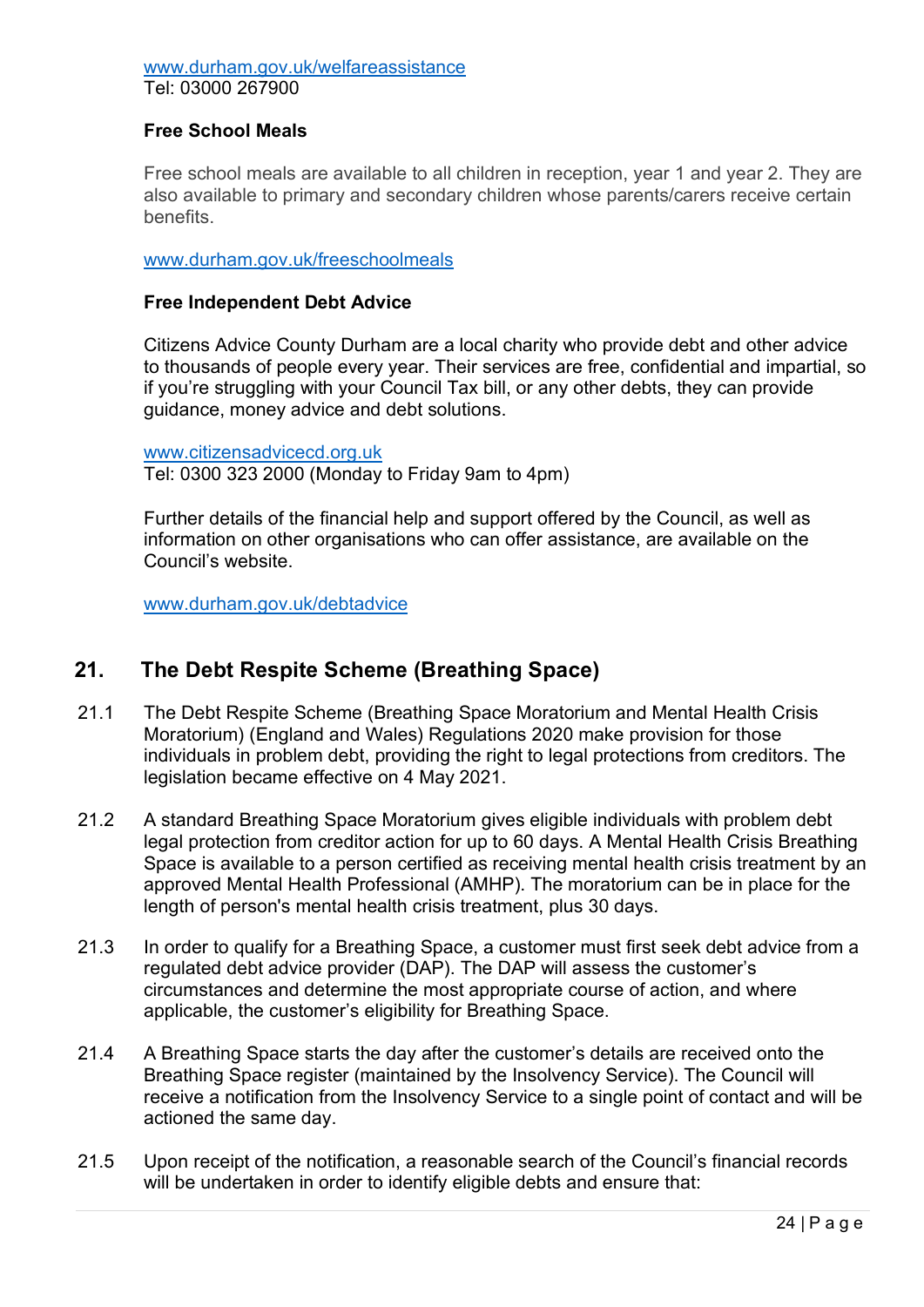- Interest, fees, penalties or charges for that debt are frozen during the Breathing Space
- Enforcement or recovery action, including by any agent the creditor has appointed, ceases
- The customer is not contacted to request repayment of any debt included in the Breathing Space, without permission from the court

Where any additional eligible debt is identified, the Council will inform the DAP immediately.

- 21.6 Where action in a court or tribunal relating to a debt in Breathing Space has already commenced, the court or tribunal will be immediately advised. Discretion will be used and where appropriate the case(s) will be withdrawn. If a significant amount of resource has already been spent, the Council may reserve the right to continue with the authorisation of the court or tribunal, however each case will be assessed on its own individual merit.
- 21.7 Breathing Space does not apply to:
	- Attachment of Benefits Orders for deductions from the customer's Universal Credit made before the start of Breathing Space
	- Attachment of Earnings Orders made before the start of the Breathing Space moratorium
	- Direct Earnings Attachments served before the start of the Breathing Space moratorium
	- Charging orders against the customer's property made before the start of the Breathing Space moratorium, which includes, but is not limited to, charging orders in respect of unpaid Council Tax during a Breathing Space
- 21.8 The customer must not be contacted about any collection or enforcement action for a Breathing Space debt. This includes asking the customer to pay or starting or continuing any legal action
- 21.9 The customer can only be contacted:
	- In relation to matters not related to the Breathing Space debt, for example, matters relating to a Housing Benefit award or claim
	- Where they have asked the Council to talk about a Breathing Space debt or a debt solution
	- In response to a query or complaint the customer has sent
	- In relation to any action or legal proceedings the court or tribunal have allowed

The DAP may however be contacted about the debt or to discuss a debt solution.

21.10 When a Breathing Space ends, a notification will be received.

Standard Breathing Space ends:

- 60 days from the date it started
- The day after a debt adviser or a court cancels it